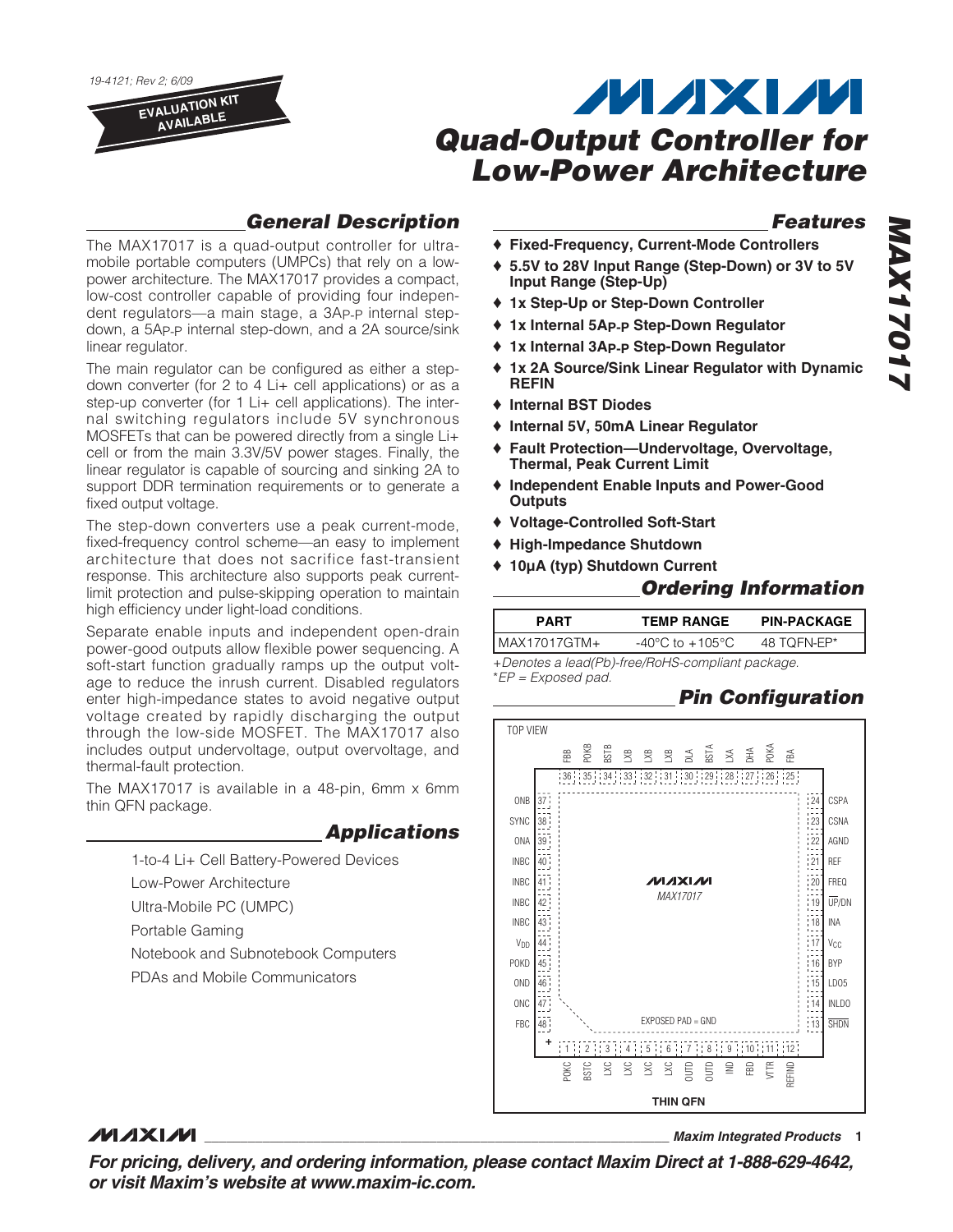### **ABSOLUTE MAXIMUM RATINGS**

| POKA, POKB, POKC, POKD to GND -0.3V to (V <sub>CC</sub> + 0.3V) |  |
|-----------------------------------------------------------------|--|
| REF. REFIND. FREQ. UP/DN.                                       |  |
|                                                                 |  |
|                                                                 |  |
|                                                                 |  |
|                                                                 |  |
|                                                                 |  |
|                                                                 |  |
|                                                                 |  |

| Continuous Power Dissipation $(T_A = +70^{\circ}C)$ |  |
|-----------------------------------------------------|--|
| Multilayer PCB: 48-Pin 6mm x 6mm <sup>2</sup> TQFN  |  |
|                                                     |  |
|                                                     |  |
|                                                     |  |
|                                                     |  |
| Lead Temperature (soldering, 10s) +300°C            |  |

Stresses beyond those listed under "Absolute Maximum Ratings" may cause permanent damage to the device. These are stress ratings only, and functional operation of the device at these or any other conditions beyond those indicated in the operational sections of the specifications is not implied. Exposure to absolute maximum rating conditions for extended periods may affect device reliability.

### **ELECTRICAL CHARACTERISTICS**

(Circuit of Figure 1 (step-down), V<sub>INLDO</sub> = 12V, V<sub>INA</sub> = V<sub>INBC</sub> = V<sub>DD</sub> = V<sub>CC</sub> = V<sub>BYP</sub> <u>= V<sub>CSPA</sub> = V<sub>CSNA</sub> = 5V, V<sub>IND</sub> = 1.8V, V<del>SHDN</del> =</u> VONA = VONB = VONC = VOND = 5V, IREF = ILDO5 = IOUTD = no load, FREQ = GND, UP/DN = VCC, **TA = 0°C to +85°C**, unless otherwise noted. Typical values are at  $T_A = +25^{\circ}C$ .) (Note 1)

| <b>PARAMETER</b>                                      |                        | <b>SYMBOL</b><br><b>CONDITIONS</b>                                                                                               |            | $T_A = 0^\circ C$ to +85 $^\circ C$ |              | <b>UNITS</b> |
|-------------------------------------------------------|------------------------|----------------------------------------------------------------------------------------------------------------------------------|------------|-------------------------------------|--------------|--------------|
|                                                       |                        |                                                                                                                                  | <b>MIN</b> | <b>TYP</b>                          | <b>MAX</b>   |              |
|                                                       |                        | $\overline{UP}/DN = \text{GND}$ (step-up), INA                                                                                   | 3.0        |                                     | 5.0          |              |
| Input Voltage Range                                   |                        | $\overline{UP}/DN = LDO5$ (step-down), INLDO,<br>$INA = LDO5$                                                                    | 5.5        |                                     | 24           | V            |
|                                                       |                        | $\overline{UP}/DN = \text{GND}$ (step-up), INA = INLDO,<br>rising edge hysteresis = 100mV                                        | 2.5        | 2.7                                 | 2.9          | $\vee$       |
| <b>INA Undervoltage Threshold</b>                     | VINA(UVLO)             | $\overline{UP}/DN = LDO5$ (step-down), INA = V <sub>CC</sub> ,<br>rising edge, hysteresis = 160mV                                | 4.0        | 4.2                                 | 4.4          |              |
| <b>INBC Input Voltage Range</b>                       |                        |                                                                                                                                  | 2.3        |                                     | 5.5          | $\vee$       |
| Minimum Step-Up Startup<br>Voltage                    |                        | $UP/DN = GND$ (step-up)                                                                                                          | 2.9        | 3.0                                 |              | V            |
| <b>SUPPLY CURRENTS</b>                                |                        |                                                                                                                                  |            |                                     |              |              |
| VINLDO Shutdown Supply Current                        | I <sub>IN</sub> (SHDN) | $V_{IN}$ = 5.5V to 26V, $\overline{SHDN}$ = GND                                                                                  |            | 10                                  | 15           | μA           |
| VINLDO Suspend Supply Current                         | IIN(SUS)               | $V_{INLDO} = 5.5V$ to 26V, $ON_{-} = GND$ ,<br>$\overline{\text{SHDN}} = \text{INLDO}$                                           |            | 50                                  | 80           | μA           |
| V <sub>CC</sub> Shutdown Supply Current               |                        | $\overline{\text{SHDN}}$ = ONA = ONB = ONC = OND =<br>GND, $T_A = +25^{\circ}C$                                                  |            | 0.1                                 | $\mathbf{1}$ | μA           |
| V <sub>DD</sub> Shutdown Supply Current               |                        | $\overline{\text{SHDN}} = \text{ONA} = \text{ONB} = \text{ONC} = \text{OND} =$<br>GND, $T_A = +25^{\circ}C$                      |            | 0.1                                 | $\mathbf{1}$ | μA           |
| <b>INA Shutdown Current</b>                           | <b>I</b> INA           | $\overline{\text{SHDN}} = \text{ONA} = \text{ONB} = \text{ONC} = \text{OND} =$<br>$GND$ , $\overline{UP}/DN = \overline{V_{CC}}$ |            | $\overline{7}$                      | 10           | μA           |
| V <sub>CC</sub> Supply Current<br>Main Step-Down Only |                        | $ONA = V_{CC}$ , $ONB = ONC = OND = GND$ ;<br>does not include switching losses,<br>measured from V <sub>CC</sub>                |            | 210                                 | 300          | μA           |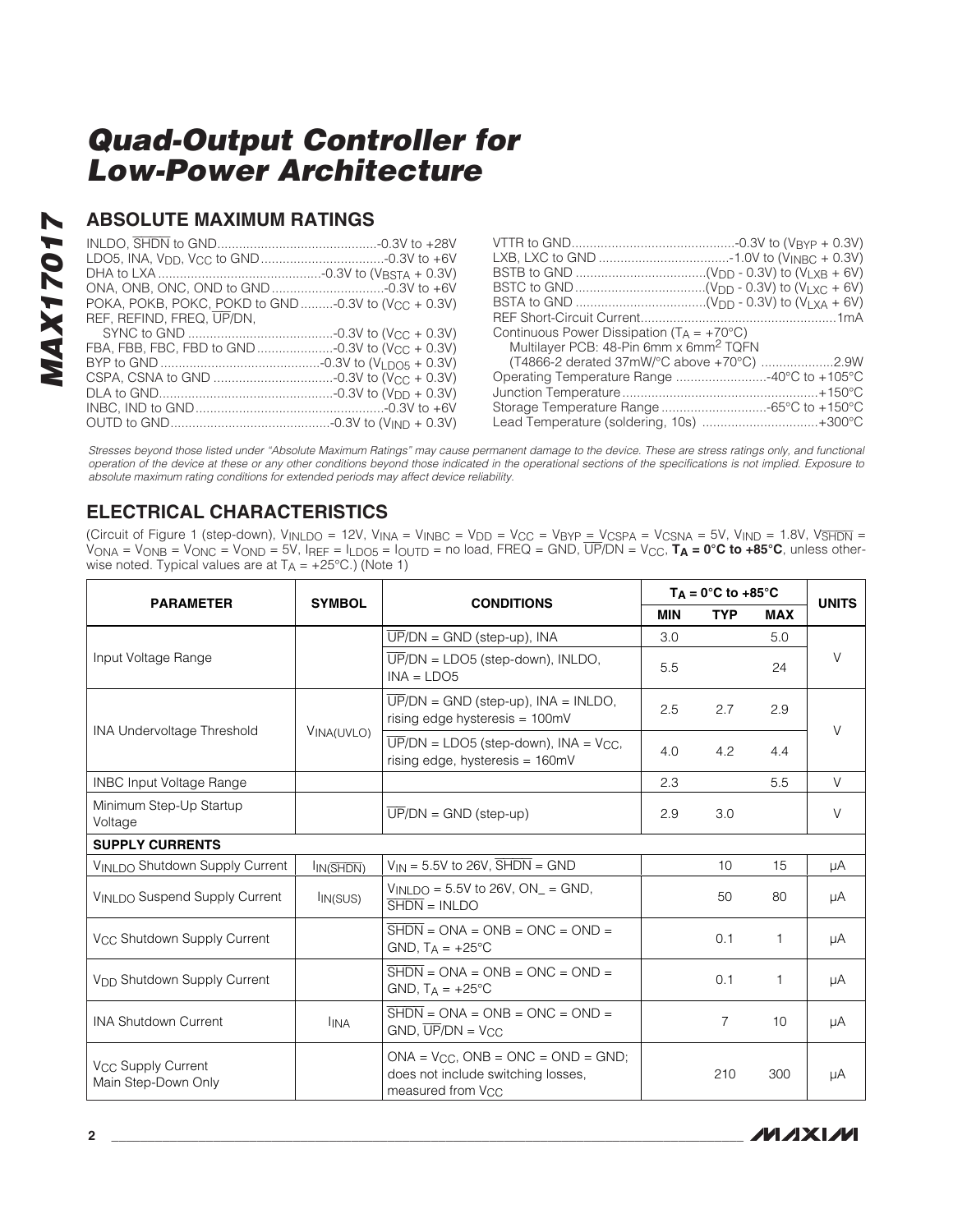### **ELECTRICAL CHARACTERISTICS (continued)**

(Circuit of Figure 1 (step-down), V<sub>INLDO</sub> = 12V, V<sub>INA</sub> = V<sub>INBC</sub> = V<sub>DD</sub> = V<sub>CC</sub> = V<sub>BYP</sub> <u>= V<sub>CSPA</sub> = V<sub>CSNA</sub> = 5V, V<sub>IND</sub> = 1.8V, V<del>SHDN</del> =</u> VONA = VONB = VONC = VOND = 5V, IREF = ILDO5 = IOUTD = no load, FREQ = GND, UP/DN = VCC, **TA = 0°C to +85°C**, unless otherwise noted. Typical values are at  $T_A = +25^{\circ}C$ .) (Note 1)

| <b>PARAMETER</b>                                                 | <b>SYMBOL</b>                         |                                                                                                                   | $T_A = 0^\circ \text{C}$ to +85°C<br><b>CONDITIONS</b> |            |                   | <b>UNITS</b> |
|------------------------------------------------------------------|---------------------------------------|-------------------------------------------------------------------------------------------------------------------|--------------------------------------------------------|------------|-------------------|--------------|
|                                                                  |                                       |                                                                                                                   | <b>MIN</b>                                             | <b>TYP</b> | <b>MAX</b>        |              |
| V <sub>CC</sub> Supply Current<br>Main Step-Down and Regulator B |                                       | $ONA = ONB = V_{CC}$ , $ONC = OND = GND$ ;<br>does not include switching losses,<br>measured from V <sub>CC</sub> |                                                        | 280        | 350               | μA           |
| V <sub>CC</sub> Supply Current<br>Main Step-Down and Regulator C |                                       | $ONA = ONC = V_{CC}$ , $ONB = OND = GND$ ;<br>does not include switching losses,<br>measured from V <sub>CC</sub> |                                                        | 280        | 350               | μA           |
| V <sub>CC</sub> Supply Current<br>Main Step-Down and Regulator D |                                       | $ONA = OND = V_{CC}$ , $ONB = ONC = GND$ ;<br>does not include switching losses;<br>measured from V <sub>CC</sub> |                                                        | 2.2        | 3                 | mA           |
| INA Supply Current (Step-Down)                                   | <b>I</b> INA                          | $ONA = V_{CC}$ , $\overline{UP}/DN = V_{CC}$ (step-down)                                                          |                                                        | 40         | 60                | μA           |
| INA + V <sub>CC</sub> Step-Up Supply Current                     | <b>I</b> INA                          | ONA = $V_{CC}$ , $\overline{UP}/DN$ = GND (step-up)                                                               |                                                        | 320        | 410               | μA           |
| 5V LINEAR REGULATOR (LDO5)                                       |                                       |                                                                                                                   |                                                        |            |                   |              |
| LDO5 Output Voltage                                              | VLDO5                                 | $V_{INLDO} = 5.5V$ to 26V, $I_{LDO5} = 0$ to 50mA,<br>$BYP = GND$                                                 | 4.8                                                    | 5.0        | 5.2               | V            |
| LDO5 Short-Circuit Current Limit                                 |                                       | $LDO5 = BYP = GND$                                                                                                | 70                                                     | 160        | 250               | mA           |
| <b>BYP Switchover Threshold</b>                                  | <b>V<sub>BYP</sub></b>                | Rising edge                                                                                                       |                                                        | 4.65       |                   | V            |
| LDO5-to-BYP Switch Resistance                                    | R <sub>BYP</sub>                      | LDO5 to BYP, $V_{BYP} = 5V$ , $I_{LDOS} = 50mA$                                                                   |                                                        | 1.5        | 4                 |              |
| <b>1.25V REFERENCE</b>                                           |                                       |                                                                                                                   |                                                        |            |                   |              |
| Reference Output Voltage                                         | <b>VREF</b>                           | No load                                                                                                           | 1.237                                                  | 1.25       | 1.263             | V            |
| Reference Load Regulation                                        | <b>VREF</b>                           | $I_{REF}$ = -1µA to +50µA                                                                                         |                                                        | 3          | 10                | mV           |
| Reference Undervoltage Lockout                                   | VREF(UVLO)                            |                                                                                                                   |                                                        | 1.0        |                   | V            |
| <b>OSCILLATOR</b>                                                |                                       |                                                                                                                   |                                                        |            |                   |              |
|                                                                  |                                       | $FREQ = V_{CC}$                                                                                                   |                                                        | 500        |                   | kHz          |
| Oscillator Frequency                                             | fosc                                  | $FREQ = REF$                                                                                                      | 750                                                    |            |                   |              |
|                                                                  |                                       | $FREG = GND$                                                                                                      | 0.9                                                    | 1.0        | 1.1               | <b>MHz</b>   |
|                                                                  | fswa                                  | Main step-up/step-down (regulator A)                                                                              |                                                        | $1/2$ fosc |                   |              |
| Switching Frequency                                              | fsw <sub>B</sub>                      | Regulator B                                                                                                       |                                                        | fosc       |                   | <b>MHz</b>   |
|                                                                  | fswc                                  | Regulator C                                                                                                       |                                                        | $1/2$ fosc |                   |              |
| Maximum Duty Cycle<br>(All Switching Regulators)                 | <b>DMAX</b>                           |                                                                                                                   | 90                                                     | 93.5       |                   | %            |
| Minimum On-Time                                                  |                                       | $FREQ = V_{CC}$ or $GND$                                                                                          |                                                        | 90         |                   |              |
| (All Switching Regulators)                                       | t <sub>ON</sub> (MIN)<br>$FREQ = REF$ |                                                                                                                   |                                                        | 75         |                   | ns           |
| <b>REGULATOR A (Main Step-Up/Step-Down)</b>                      |                                       |                                                                                                                   |                                                        |            |                   |              |
|                                                                  |                                       | Step-up configuration $(\overline{UP}/DN = \text{GND})$                                                           | 3.0                                                    |            | $V_{CC}$ +<br>0.3 | $\vee$       |
| Output-Voltage Adjust Range                                      |                                       | Step-down configuration ( $\overline{UP}/DN = V_{CC}$ )                                                           | 1.0                                                    |            | $V_{CC}$ +<br>0.3 |              |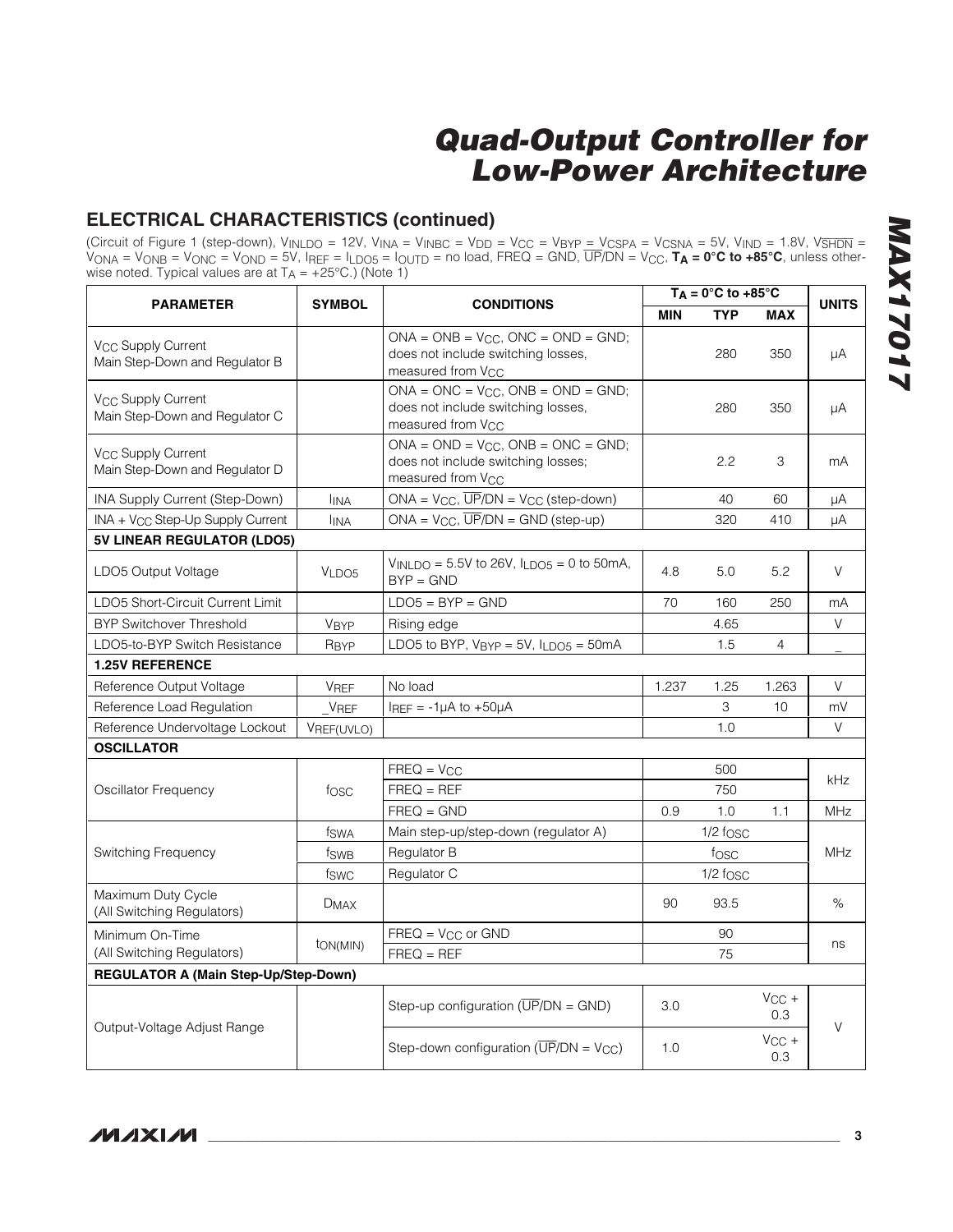# **ELECTRICAL CHARACTERISTICS (continued)**

(Circuit of Figure 1 (step-down), V<sub>INLDO</sub> = 12V, V<sub>INA</sub> = V<sub>INBC</sub> = V<sub>DD</sub> = V<sub>CC</sub> = V<sub>BYP</sub> <u>= V<sub>CSPA</sub> = V<sub>CSNA</sub> = 5V, V<sub>IND</sub> = 1.8V, V<del>SHDN</del> =</u> VONA = VONB = VONC = VOND = 5V, IREF = ILDO5 = IOUTD = no load, FREQ = GND, UP/DN = VCC, **TA = 0°C to +85°C**, unless otherwise noted. Typical values are at  $T_A = +25^{\circ}$ C.) (Note 1)

|                                           |                        | <b>CONDITIONS</b>                                                                                           |                                                                                                            |              | $T_A = 0^\circ C$ to +85 $^\circ C$ |                    | <b>UNITS</b> |
|-------------------------------------------|------------------------|-------------------------------------------------------------------------------------------------------------|------------------------------------------------------------------------------------------------------------|--------------|-------------------------------------|--------------------|--------------|
| <b>PARAMETER</b>                          | <b>SYMBOL</b>          |                                                                                                             |                                                                                                            | <b>MIN</b>   | <b>TYP</b>                          | <b>MAX</b>         |              |
| FBA Regulation Voltage                    | <b>VFBA</b>            | cycle                                                                                                       | Step-up configuration $(\overline{UP}/DN = \text{GND})$ ,<br>$V_{CSPA}$ - $V_{CSNA}$ = 0 to 20mV, 90% duty |              | 0.99                                | 1.013              | $\vee$       |
|                                           |                        | VCSPA - VCSNA = 0mV, 90% duty cycle                                                                         | Step-down configuration ( $\overline{UP}/DN = V_{CC}$ ),                                                   | 0.968        | 0.97                                | 1.003              |              |
| FBA Regulation Voltage<br>(Overload)      |                        | Step-up configuration ( $\overline{UP}/DN = \text{GND}$ ),<br>$V_{CSPA}$ - $V_{CSNA}$ = 0mV, 90% duty cycle |                                                                                                            | 0.959        |                                     | 1.013              |              |
|                                           | <b>VFBA</b>            | VCSPA - VCSNA = 0 to 20mV, 90% duty<br>cycle                                                                | Step-down configuration ( $\overline{UP}/DN = V_{CC}$ ),                                                   | 0.930        |                                     | 1.003              | V            |
| FBA Load Regulation                       |                        | Step-up configuration ( $\overline{UP}/DN = \text{GND}$ ),<br>VCSPA - VCSNA = 0 to 20mV                     |                                                                                                            |              | $-20$                               |                    | mV           |
|                                           | $\Delta V$ FBA         | Step-down configuration ( $\overline{UP}/DN = V_{CC}$ ),<br>$V_{CSPA}$ - $V_{CSNA}$ = 0 to 20mV             |                                                                                                            |              | $-40$                               |                    |              |
| FBA Line Regulation                       |                        | $\overline{UP}/DN = GND$<br>or V <sub>CC</sub> ,                                                            | Step-up $(\overline{UP}/DN =$<br>GND)                                                                      | 5            | 10                                  | 16                 | mV           |
|                                           |                        | 0 to 100% duty<br>cycle                                                                                     | Step-down (UP/DN<br>$=$ $V_{CC}$ )                                                                         | 10           | 16                                  | 22                 |              |
| <b>FBA Input Current</b>                  | <b>IFBA</b>            | $\overline{UP}/DN = \text{GND}$ or $V_{CC}$ ,<br>$T_A = +25^{\circ}C$                                       |                                                                                                            | $-100$       | -5                                  | $+100$             | nA           |
| Current-Sense Input Common-<br>Mode Range | <b>V<sub>CSA</sub></b> |                                                                                                             |                                                                                                            | $\mathbf{0}$ |                                     | $V_{CC}$ +<br>0.3V | $\vee$       |
| Current-Sense Input Bias Current          | <b>ICSA</b>            | $T_A = +25$ °C                                                                                              |                                                                                                            |              | 40                                  | 60                 | μA           |
| Current-Limit Threshold (Positive)        | VILIMA                 |                                                                                                             |                                                                                                            | 18           | 20                                  | 22                 | mV           |
| Idle Mode <sup>™</sup> Threshold          | <b>VIDLEA</b>          |                                                                                                             |                                                                                                            |              | $\overline{4}$                      |                    | mV           |
| Zero-Crossing Threshold                   | <b>V<sub>IZX</sub></b> |                                                                                                             |                                                                                                            |              | 1                                   |                    | mV           |
| DHA Gate Driver On-Resistance             | R <sub>DH</sub>        | DHA forced high and low                                                                                     |                                                                                                            |              | 2.5                                 | 5                  | Ω            |
| DLA Gate Driver On-Resistance             | R <sub>DL</sub>        | DLA forced high                                                                                             |                                                                                                            |              | 2.5                                 | 5                  | Ω            |
|                                           |                        | DLA forced low                                                                                              |                                                                                                            |              | 1.5                                 | 3                  |              |
| DHA Gate Driver Source/Sink<br>Current    | <b>I</b> DH            | DHA forced to 2.5V                                                                                          |                                                                                                            |              | 0.7                                 |                    | A            |
| <b>DLA Gate Driver Source/Sink</b>        | <b>IDL(SRC)</b>        | DLA forced to 2.5V                                                                                          |                                                                                                            |              | 0.7                                 |                    | Α            |
| Current                                   | <b>IDL(SNK)</b>        | DLA forced to 2.5V                                                                                          |                                                                                                            |              | 1.5                                 |                    |              |
| <b>BSTA Switch On-Resistance</b>          | RBSTA                  |                                                                                                             |                                                                                                            |              | 5                                   |                    | Ω            |

Idle Mode is a trademark of Maxim Integrated Products, Inc.

**MAX17017**

**MAX17017**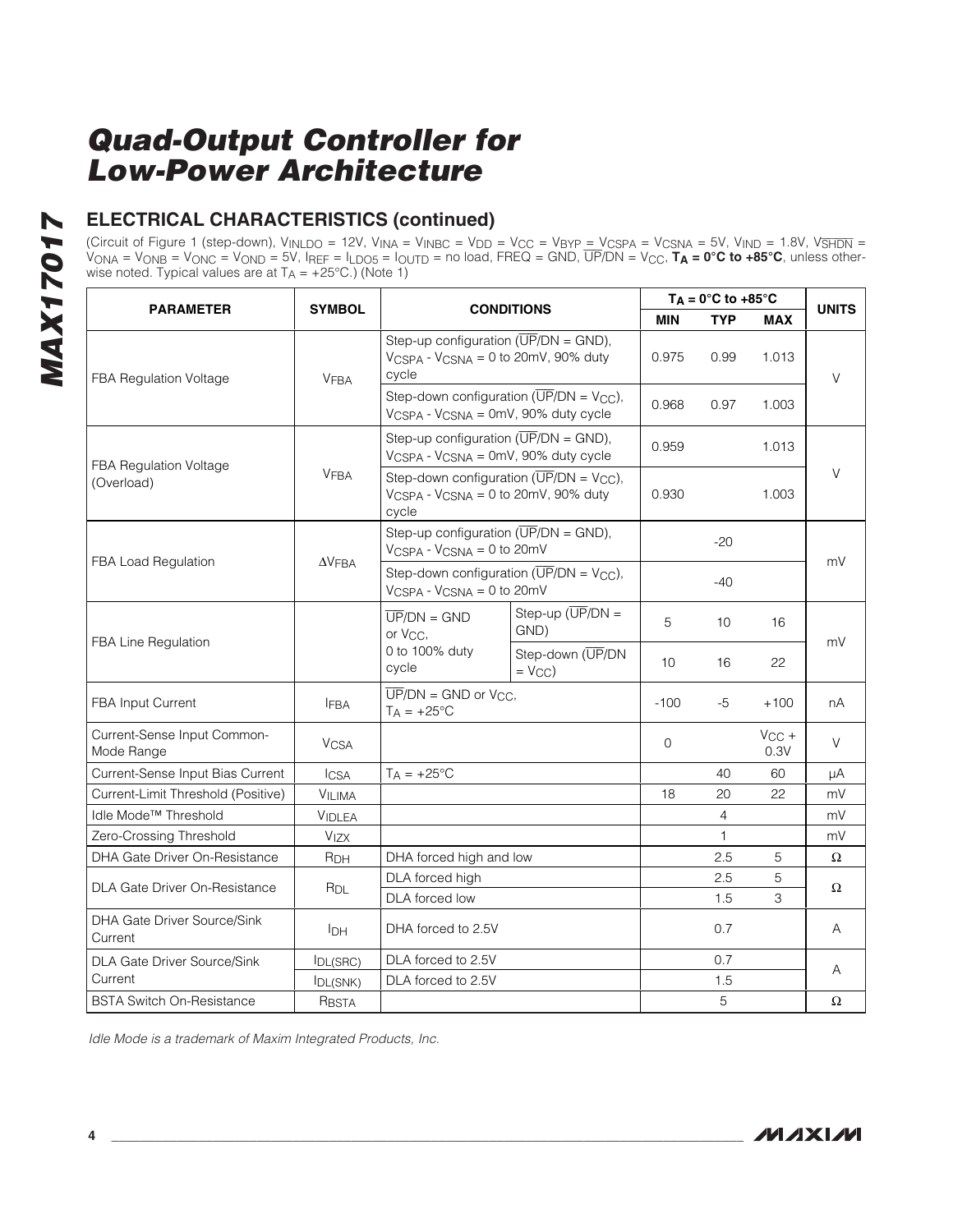### **ELECTRICAL CHARACTERISTICS (continued)**

(Circuit of Figure 1 (step-down), V<sub>INLDO</sub> = 12V, V<sub>INA</sub> = V<sub>INBC</sub> = V<sub>DD</sub> = V<sub>CC</sub> = V<sub>BYP</sub> <u>= V<sub>CSPA</sub> = V<sub>CSNA</sub> = 5V, V<sub>IND</sub> = 1.8V, V<del>SHDN</del> =</u> VONA = VONB = VONC = VOND = 5V, IREF = ILDO5 = IOUTD = no load, FREQ = GND, UP/DN = VCC, **TA = 0°C to +85°C**, unless otherwise noted. Typical values are at  $T_A = +25^{\circ}$ C.) (Note 1)

|                                                            | <b>SYMBOL</b><br><b>CONDITIONS</b>                        |                                                                                          |                | $T_A = 0^\circ C$ to +85 $^\circ C$ |        |              |  |
|------------------------------------------------------------|-----------------------------------------------------------|------------------------------------------------------------------------------------------|----------------|-------------------------------------|--------|--------------|--|
| <b>PARAMETER</b>                                           |                                                           |                                                                                          | <b>MIN</b>     | <b>TYP</b>                          | MAX    | <b>UNITS</b> |  |
| <b>REGULATOR B (Internal 3A Step-Down Converter)</b>       |                                                           |                                                                                          |                |                                     |        |              |  |
| FBB Regulation Voltage                                     |                                                           | $I_{LXB} = 0\%$ duty cycle (Note 2)                                                      | 0.747          | 0.755                               | 0.762  | V            |  |
| FBB Regulation Voltage (Overload)                          | <b>VFBB</b>                                               | $I_{LXB}$ = 0 to 2.5A, 0% duty cycle (Note 2)                                            | 0.720          |                                     | 0.762  | V            |  |
| <b>FBB Load Regulation</b>                                 | $\Delta \mathrm{V}$ FBB/ $\Delta \mathrm{I}_\mathrm{LXB}$ | $I_{LXB} = 0$ to 2.5A                                                                    |                | $-5$                                |        | mV/A         |  |
| <b>FBB Line Regulation</b>                                 |                                                           | 0 to 100% duty cycle                                                                     | $\overline{7}$ | 8                                   | 10     | mV           |  |
| <b>FBB Input Current</b>                                   | <b>IFBB</b>                                               | $T_A = +25$ °C                                                                           | $-100$         | -5                                  | $+100$ | nА           |  |
| Internal MOSFET On-Resistance                              |                                                           | High-side n-channel                                                                      |                | 75                                  | 150    | $m\Omega$    |  |
|                                                            |                                                           | Low-side n-channel                                                                       |                | 40                                  | 80     |              |  |
| LXB Peak Current Limit                                     | <b>IPKB</b>                                               |                                                                                          | 3.0            | 3.45                                | 4.0    | A            |  |
| LXB Idle-Mode Trip Level                                   | <b>IDLEB</b>                                              |                                                                                          |                | 0.8                                 |        | A            |  |
| LXB Zero-Crossing Trip Level                               | <b>IzxB</b>                                               |                                                                                          |                | 100                                 |        | mA           |  |
| <b>LXB Leakage Current</b>                                 | <b>ILXB</b>                                               | $ONE = GND$ , $V_{LXB} = GND$ or 5V;<br>$V_{\text{INBC}} = 5V$ at T <sub>A</sub> = +25°C | $-20$          |                                     | $+20$  | μA           |  |
| <b>REGULATOR C (Internal 5A Step-Down Converter)</b>       |                                                           |                                                                                          |                |                                     |        |              |  |
| <b>FBC Regulation Voltage</b>                              |                                                           | $I_{LXC} = 0A$ , 0% duty cycle (Note 2)                                                  | 0.747          | 0.755                               | 0.762  | V            |  |
| FBC Regulation Voltage (Overload)                          | <b>VFBC</b>                                               | $I_{LXC} = 0$ to 4A, 0% duty cycle (Note 2)                                              | 0.710          |                                     | 0.762  | V            |  |
| FBC Load Regulation                                        | $\Delta V$ FBC/ $\Delta I$ LXC                            | $I_{LXC} = 0$ to 4A                                                                      |                | $-7$                                |        | mV/A         |  |
| <b>FBC Line Regulation</b>                                 |                                                           | 0 to 100% duty cycle                                                                     | 12             | 14                                  | 16     | mV           |  |
| <b>FBC Input Current</b>                                   | <b>IFBC</b>                                               | $T_A = +25^{\circ}C$                                                                     | $-100$         | -5                                  | $+100$ | nA           |  |
| Internal MOSFET On-Resistance                              |                                                           | High-side n-channel                                                                      |                | 50                                  | 100    | $m\Omega$    |  |
|                                                            |                                                           | Low-side n-channel                                                                       |                | 25                                  | 40     |              |  |
| <b>LXC Peak Current Limit</b>                              | <b>IPKC</b>                                               |                                                                                          | 5.0            | 5.75                                | 6.5    | Α            |  |
| LXC Idle-Mode Trip Level                                   | <b>IDLEC</b>                                              |                                                                                          |                | 1.2                                 |        | Α            |  |
| LXC Zero-Crossing Trip Level                               | <b>Izxc</b>                                               |                                                                                          |                | 100                                 |        | mA           |  |
| LXC Leakage Current                                        | <b>ILXC</b>                                               | ONC = GND, $V_{LXC}$ = GND or 5V;<br>$V_{INBC}$ = 5V at T <sub>A</sub> = +25°C           | $-20$          |                                     | $+20$  | μA           |  |
| REGULATOR D (Source/Sink Linear Regulator and VTTR Buffer) |                                                           |                                                                                          |                |                                     |        |              |  |
| <b>IND Input Voltage Range</b>                             | <b>VIND</b>                                               |                                                                                          | $\mathbf{1}$   |                                     | 2.8    | V            |  |
| <b>IND Supply Current</b>                                  |                                                           | $OND = VCC$                                                                              |                | 10                                  | 50     | μA           |  |
| <b>IND Shutdown Current</b>                                |                                                           | $OND = GND$ , $TA = +25°C$                                                               |                |                                     | 10     | μA           |  |
| <b>REFIND Input Range</b>                                  |                                                           |                                                                                          | 0.5            |                                     | 1.5    | V            |  |
| <b>REFIND Input Bias Current</b>                           |                                                           | VREFIND = 0 to 1.5V, $T_A$ = +25°C                                                       | $-100$         |                                     | $+100$ | nА           |  |
| <b>OUTD Output Voltage Range</b>                           | VOUTD                                                     |                                                                                          | 0.5            |                                     | 1.5    | V            |  |
| <b>FBD Output Accuracy</b>                                 | <b>VFBD</b>                                               | VFBD with respect to VREFIND, OUTD =<br>FBD, $I_{\text{OUTD}} = +50\mu A$ (source load)  | $-10$          |                                     | 0      | mV           |  |
|                                                            |                                                           | VFBD with respect to VREFIND,<br>$OUTD = FBD$ , $I_{OUTD} = -50\mu A$ (sink load)        | $\mathbf 0$    |                                     | $+10$  |              |  |
| <b>FBD Load Regulation</b>                                 |                                                           | $I_{\text{OUTD}} = \pm 1$ A                                                              | $-17$          | $-13$                               |        | mV/A         |  |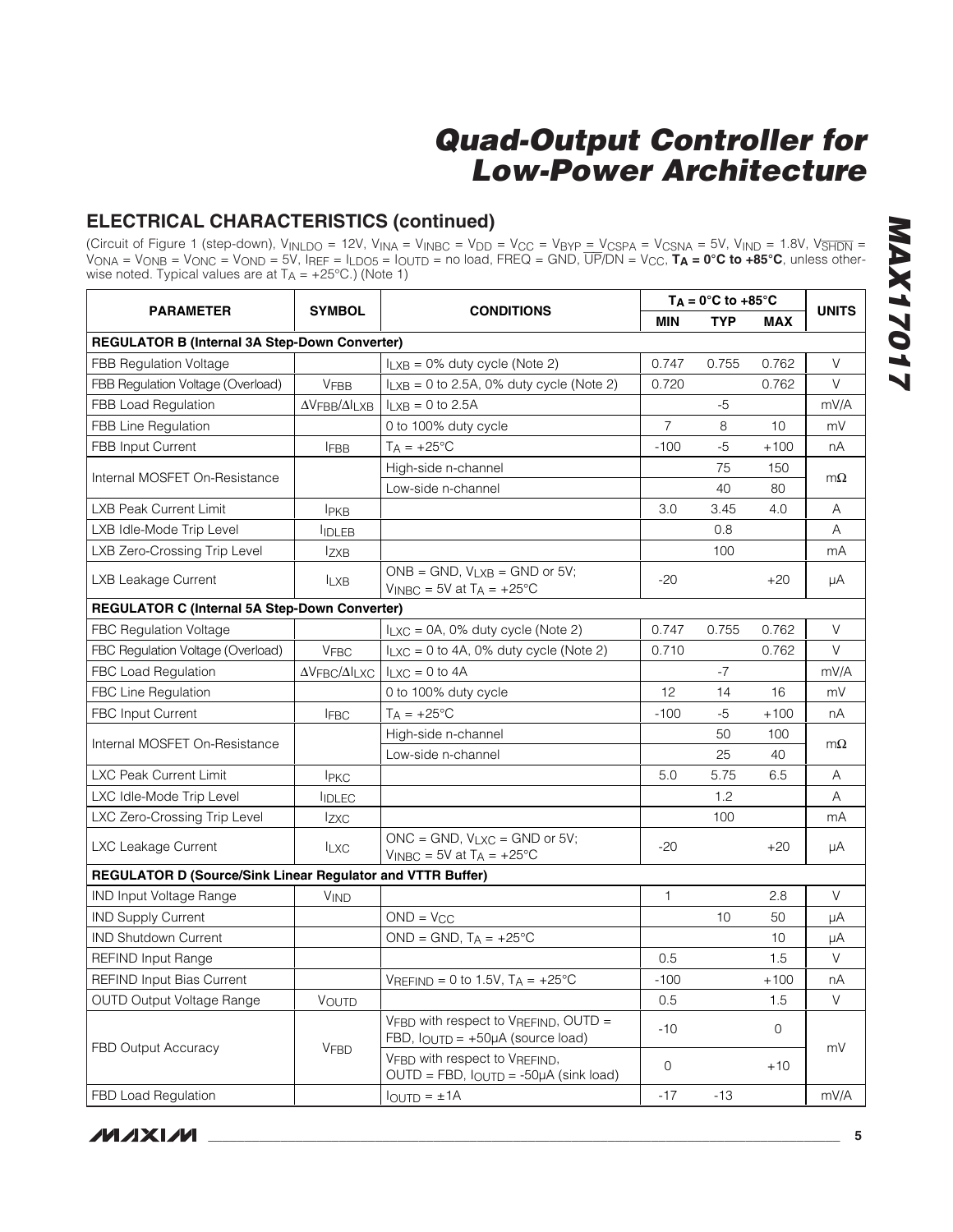# **ELECTRICAL CHARACTERISTICS (continued)**

(Circuit of Figure 1 (step-down), V<sub>INLDO</sub> = 12V, V<sub>INA</sub> = V<sub>INBC</sub> = V<sub>DD</sub> = V<sub>CC</sub> = V<sub>BYP</sub> <u>= V<sub>CSPA</sub> = V<sub>CSNA</sub> = 5V, V<sub>IND</sub> = 1.8V, V<del>SHDN</del> =</u> VONA = VONB = VONC = VOND = 5V, IREF = ILDO5 = IOUTD = no load, FREQ = GND, UP/DN = VCC, **TA = 0°C to +85°C**, unless otherwise noted. Typical values are at  $T_A = +25^{\circ}$ C.) (Note 1)

| <b>SYMBOL</b><br><b>PARAMETER</b><br><b>CONDITIONS</b> |                        |                                                                                                                                     |                                                                        | $T_A = 0^\circ C$ to +85 $^\circ C$ |       |       | <b>UNITS</b> |
|--------------------------------------------------------|------------------------|-------------------------------------------------------------------------------------------------------------------------------------|------------------------------------------------------------------------|-------------------------------------|-------|-------|--------------|
|                                                        |                        |                                                                                                                                     |                                                                        |                                     |       | MAX   |              |
| FBD Line Regulation                                    |                        |                                                                                                                                     | $V_{\text{IND}} = 1.0V$ to 2.8V, $I_{\text{OUTD}} = \pm 200 \text{mA}$ |                                     | 1     |       | mV           |
| FBD Input Current                                      |                        | $VFBD = 0$ to 1.5V, $T_A = +25$ °C                                                                                                  |                                                                        |                                     | 0.1   | 0.5   | μA           |
| <b>OUTD Linear Regulator Current</b>                   |                        | Source load                                                                                                                         |                                                                        | $+2$                                |       | +4    | A            |
| Limit                                                  |                        | Sink load                                                                                                                           |                                                                        | $-2$                                |       | $-4$  |              |
| Current-Limit Soft-Start Time                          |                        | With respect to internal OND signal                                                                                                 |                                                                        |                                     | 160   |       | μs           |
| Internal MOSFET On-Resistance                          |                        | High-side on-resistance                                                                                                             |                                                                        |                                     | 120   | 250   | $m\Omega$    |
|                                                        |                        | Low-side on-resistance                                                                                                              |                                                                        |                                     | 180   | 450   |              |
|                                                        |                        | REFIND to VTTR                                                                                                                      | $IVTTR = ±0.5mA$                                                       | $-10$                               |       | $+10$ | mV           |
| <b>VTTR Output Accuracy</b>                            |                        |                                                                                                                                     | $IVTTR = ±3mA$                                                         | $-20$                               |       | $+20$ |              |
| VTTR Maximum Current Rating                            |                        |                                                                                                                                     |                                                                        |                                     | ±5    |       | mA           |
| <b>FAULT PROTECTION</b>                                |                        |                                                                                                                                     |                                                                        |                                     |       |       |              |
|                                                        |                        | Upper threshold<br>rising edge, hysteresis = 50mV                                                                                   |                                                                        | 9                                   | 12    | 14    |              |
| <b>SMPS POK and Fault Thresholds</b>                   |                        | Lower threshold<br>falling edge, hysteresis = 50mV                                                                                  |                                                                        | $-14$                               | $-12$ | -9    | %            |
| VTT LDO POKD and Fault                                 |                        | Upper threshold<br>rising edge, hysteresis = 50mV<br>Lower threshold<br>falling edge, hysteresis = 50mV                             |                                                                        | 6                                   | 12    | 16    |              |
| Threshold                                              |                        |                                                                                                                                     |                                                                        | $-16$                               | $-12$ | -6    | %            |
| POK Propagation Delay                                  | <b>t</b> POK           | FB_ forced 50mV beyond POK_trip<br>threshold                                                                                        |                                                                        |                                     | 5     |       | μs           |
| Overvoltage Fault Latch Delay                          | tove                   | threshold                                                                                                                           | FB_forced 50mV above POK_upper trip                                    |                                     | 5     |       | μs           |
| SMPS Undervoltage Fault<br>Latch Delay                 | t <sub>UVP</sub>       | POK_ lower trip threshold                                                                                                           | FBA, FBB, or FBC forced 50mV below                                     |                                     | 5     |       | μs           |
| VTT LDO Undervoltage Fault<br>Latch Delay              | tuvp                   | threshold                                                                                                                           | FBD forced 50mV below POKD lower trip                                  |                                     | 5000  |       | μs           |
| POK Output Low Voltage                                 | <b>V<sub>POK</sub></b> | $I_{SINK} = 3mA$                                                                                                                    |                                                                        |                                     |       | 0.4   | V            |
| POK Leakage Currents                                   | <b>IPOK</b>            | $VFBA = 1.05V$ , $VFBB = VFBC = 0.8V$ , $VFBD =$<br>VREFIND + 50mV (POK high impedance);<br>POK_ forced to 5V, $T_A = +25^{\circ}C$ |                                                                        |                                     |       | 1     | μA           |
| Thermal-Shutdown Threshold                             | <b>TSHDN</b>           | Hysteresis = $15^{\circ}$ C                                                                                                         |                                                                        |                                     | 160   |       | $^{\circ}C$  |
| <b>GENERAL LOGIC LEVELS</b>                            |                        |                                                                                                                                     |                                                                        |                                     |       |       |              |
| <b>SHDN</b> Input Logic Threshold                      |                        | Hysteresis = 20mV                                                                                                                   |                                                                        | $0.5\,$                             |       | 1.6   | $\mathsf V$  |
| <b>SHDN</b> Input Bias Current                         |                        | $T_A = +25$ °C                                                                                                                      |                                                                        | -1                                  |       | +1    | μA           |
| ON_Input Logic Threshold                               |                        | Hysteresis = 170mV                                                                                                                  |                                                                        | 0.5                                 |       | 1.6   | V            |
| ON_Input Bias Current                                  |                        | $T_A = +25$ °C                                                                                                                      |                                                                        | $-1$                                |       | $+1$  | μA           |
| UP/DN Input Logic Threshold                            |                        |                                                                                                                                     |                                                                        | 0.5                                 |       | 1.6   | V            |
| <b>UP/DN Input Bias Current</b>                        |                        | $T_A = +25$ °C                                                                                                                      |                                                                        | $-1$                                |       | $+1$  | μA           |

**MAXM**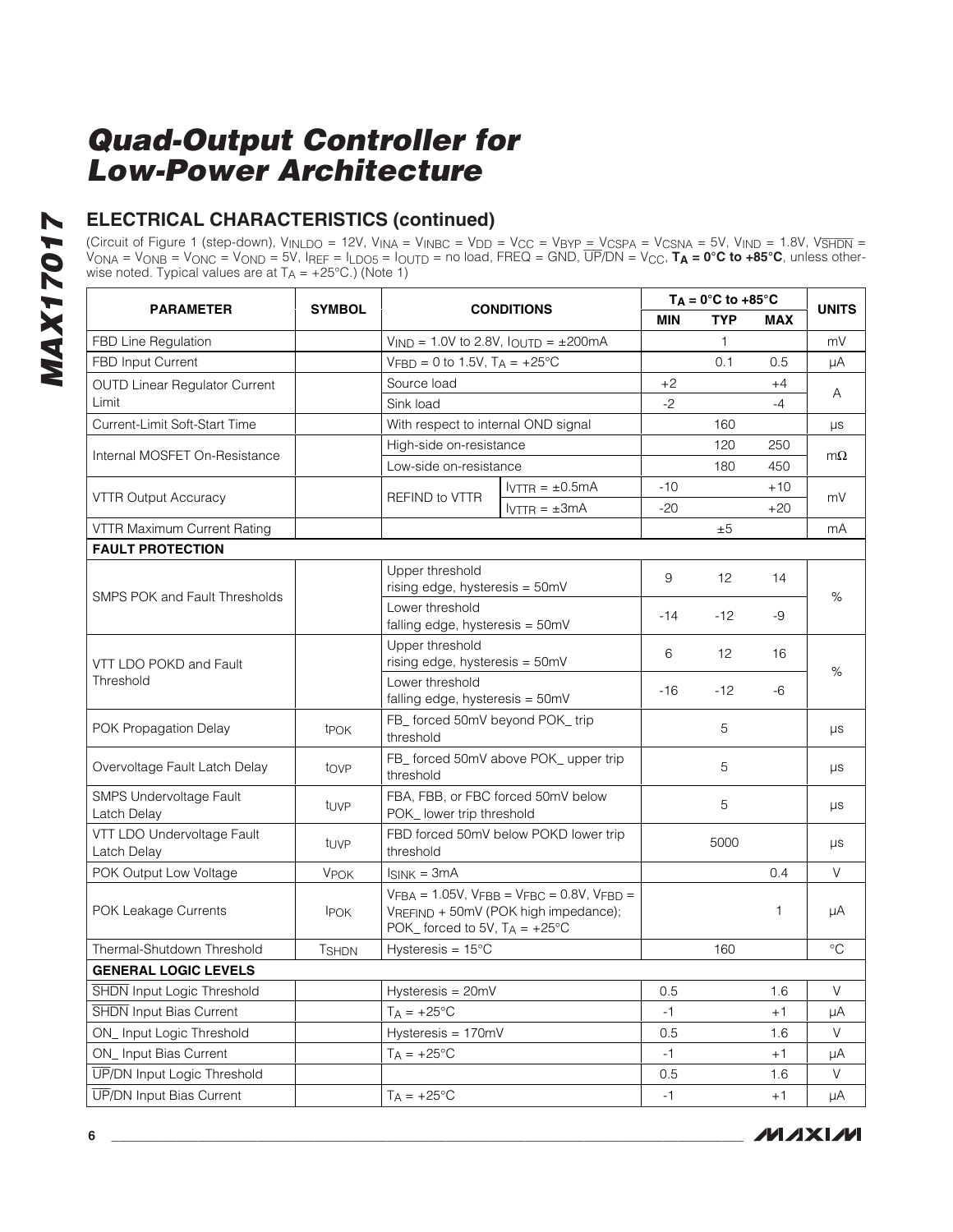### **ELECTRICAL CHARACTERISTICS (continued)**

(Circuit of Figure 1 (step-down),  $V_{INLDO} = 12V$ ,  $V_{INAC} = V_{INBC} = V_{DD} = V_{CC} = V_{BYP} = V_{CSPA} = V_{CSNA} = 5V$ ,  $V_{IND} = 1.8V$ ,  $V_{SHDN} =$ VONA = VONB = VONC = VOND = 5V, IREF = ILDO5 = IOUTD = no load, FREQ = GND, UP/DN = VCC, **TA = 0°C to +85°C**, unless otherwise noted. Typical values are at  $T_A = +25^{\circ}C$ .) (Note 1)

| <b>PARAMETER</b>                  | <b>SYMBOL</b> | <b>CONDITIONS</b>       | $T_A = 0^\circ C$ to +85 $^\circ C$ |                 |            | <b>UNITS</b> |
|-----------------------------------|---------------|-------------------------|-------------------------------------|-----------------|------------|--------------|
|                                   |               |                         | <b>MIN</b>                          | <b>TYP</b>      | <b>MAX</b> |              |
| <b>FREQ Input Voltage Levels</b>  |               | High (V <sub>CC</sub> ) |                                     | $V_{CC}$ - 0.4V |            |              |
|                                   |               | Unconnected/REF         | 1.65                                |                 | 3.8        | V            |
|                                   |               | Low (GND)               |                                     |                 | 0.5        |              |
| <b>FREQ Input Bias Current</b>    |               | $T_A = +25^{\circ}C$    | $-2$                                |                 | $+2$       | μA           |
| <b>SYNC Input Logic Threshold</b> |               |                         | 1.5                                 |                 | 3.5        |              |
| <b>SYNC Input Bias Current</b>    |               | $T_A = +25^{\circ}C$    | $\overline{\phantom{a}}$            |                 | $+1$       | μA           |

### **ELECTRICAL CHARACTERISTICS**

(Circuit of Figure 1 (step-down),  $V_{INLDO} = 12V$ ,  $V_{INAC} = V_{INBC} = V_{DD} = V_{CC} = V_{BYP} = V_{CSPA} = V_{CSNA} = 5V$ ,  $V_{IND} = 1.8V$ ,  $V_{SHDN} =$ VONA = VONB = VONC = VOND = 5V, IREF = ILDO5 = IOUTD = no load, FREQ = GND, UP/DN = VCC, **TA = -40°C to +105°C**.) (Note 1)

|                                                                  | <b>SYMBOL</b><br><b>CONDITIONS</b> |                                                                                                                       |            | $T_A = -40^{\circ}C$ to $+105^{\circ}C$ |                 |              |
|------------------------------------------------------------------|------------------------------------|-----------------------------------------------------------------------------------------------------------------------|------------|-----------------------------------------|-----------------|--------------|
| <b>PARAMETER</b>                                                 |                                    |                                                                                                                       | <b>MIN</b> | <b>TYP</b>                              | <b>MAX</b>      | <b>UNITS</b> |
|                                                                  |                                    | $\overline{UP}/DN = \text{GND}$ (step-up), INA                                                                        | 3.0        |                                         | 5.0             |              |
| Input Voltage Range                                              |                                    | $\overline{UP}/DN = LDO5$ (step-down), INLDO,<br>$INA = LDO5$                                                         | 5.5        |                                         | 24              | $\vee$       |
|                                                                  | <b>VINA(UVLO</b>                   | $\overline{UP}/DN = \text{GND}$ (step-up), INA = INLDO,<br>rising edge, hysteresis = $100mV$                          | 2.4        |                                         | 3.0             | $\vee$       |
| <b>INA Undervoltage Threshold</b>                                |                                    | $\overline{UP}/DN = LDO5$ (step-down), $INA = V_{CC}$ .<br>rising edge, hysteresis = 160mV                            | 3.9        |                                         | 4.5             |              |
| <b>INBC Input Voltage Range</b>                                  |                                    |                                                                                                                       | 2.3        |                                         | 5.5             | $\vee$       |
| Minimum Step-Up Startup Voltage                                  |                                    | $\overline{UP}/DN = \overline{GND}$ (step-up)                                                                         | 3.0        |                                         |                 | $\vee$       |
| <b>SUPPLY CURRENTS</b>                                           |                                    |                                                                                                                       |            |                                         |                 |              |
| VINLDO Shutdown Supply Current                                   | I <sub>IN</sub> (SHDN)             | $V_{IN} = 5.5V$ to 26V, $\overline{SHDN} = \text{GND}$                                                                |            |                                         | 15              | μA           |
| VINLDO Suspend Supply Current                                    | IIN(SUS)                           | $V_{INI}$ DO = 5.5V to 26V, ON = GND,<br>$\overline{\text{SHDN}} = \text{INLDO}$                                      |            |                                         | 80              | μA           |
| <b>INA Shutdown Current</b>                                      | <b>I</b> INA                       | $\overline{\text{SHDN}} = \text{ONA} = \text{ONB} = \text{ONC} = \text{OND} =$<br>$GND$ , $\overline{UP}/DN = V_{CC}$ |            |                                         | 10 <sup>1</sup> | μA           |
| V <sub>CC</sub> Supply Current<br>Main Step-Down Only            |                                    | $ONA = V_{CC}$ , $ONB = ONC = OND = GND$ ;<br>does not include switching losses,<br>measured from V <sub>CC</sub>     |            |                                         | 350             | μA           |
| V <sub>CC</sub> Supply Current<br>Main Step-Down and Regulator B |                                    | $ONA = ONB = V_{CC}$ , $ONC = OND = GND$ ;<br>does not include switching losses,<br>measured from V <sub>CC</sub>     |            |                                         | 400             | μA           |
| V <sub>CC</sub> Supply Current<br>Main Step-Down and Regulator C |                                    | $ONA = ONC = V_{CC}$ , $ONB = OND = GND$ ,<br>does not include switching losses.<br>measured from V <sub>CC</sub>     |            |                                         | 400             | μA           |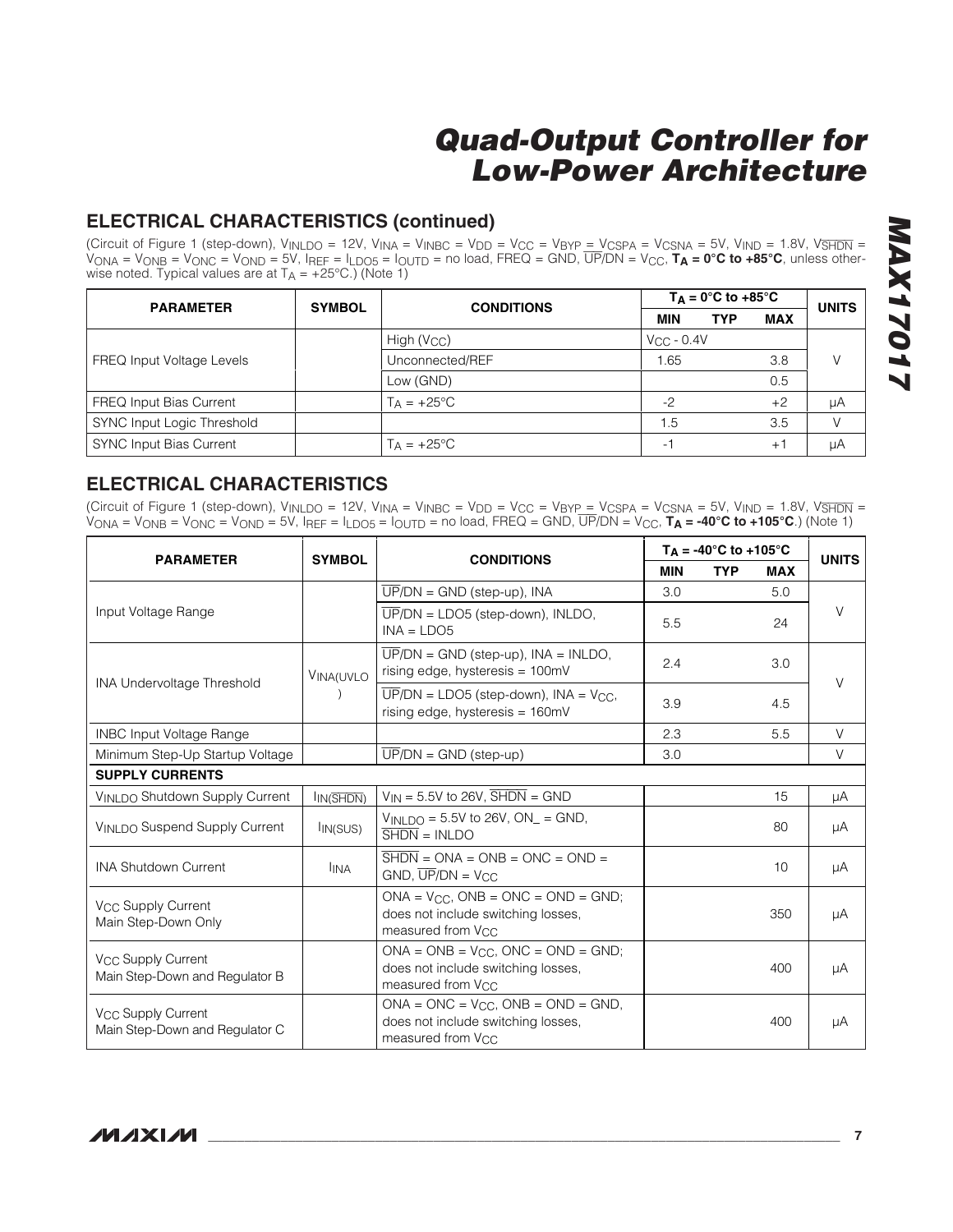# **MAX17017 MAX17017**

# **ELECTRICAL CHARACTERISTICS (continued)**

(Circuit of Figure 1 (step-down), V<sub>INLDO</sub> = 12V, V<sub>INA</sub> = V<sub>INBC</sub> = V<sub>DD</sub> = V<sub>CC</sub> = V<sub>BYP\_</sub>= V<sub>CSPA</sub> = V<sub>CSNA</sub> = 5V, V<sub>IND</sub> = 1.8V, V<del>SHDN</del> = VONA = VONB = VONC = VOND = 5V, IREF = ILDO5 = IOUTD = no load, FREQ = GND, UP/DN = VCC, **TA = -40°C to +105°C**.) (Note 1)

|                                                                        |                        |                                                                                                                   |              | $T_A = -40^\circ C$ to $+105^\circ C$ |                    |              |
|------------------------------------------------------------------------|------------------------|-------------------------------------------------------------------------------------------------------------------|--------------|---------------------------------------|--------------------|--------------|
| <b>PARAMETER</b>                                                       | <b>SYMBOL</b>          | <b>CONDITIONS</b>                                                                                                 | <b>MIN</b>   | <b>TYP</b>                            | <b>MAX</b>         | <b>UNITS</b> |
| <b>V<sub>CC</sub></b> Supply Current<br>Main Step-Down and Regulator D |                        | $ONA = OND = V_{CC}$ , $ONB = ONC = GND$ ,<br>does not include switching losses,<br>measured from V <sub>CC</sub> |              |                                       | 3.5                | mA           |
| INA Supply Current (Step-Down)                                         | <b>I</b> INA           | $ONA = V_{CC}$ , $\overline{UP}/DN = V_{CC}$ (step-down)                                                          |              |                                       | 75                 |              |
| INA + V <sub>CC</sub> Step-Up Supply Current                           | <b>IINA</b>            | $ONA = VCC$ , $\overline{UP}/DN = GND$ (step-up)                                                                  |              |                                       | 475                | μA           |
| 5V LINEAR REGULATOR (LDO5)                                             |                        |                                                                                                                   |              |                                       |                    |              |
| LDO5 Output Voltage                                                    | VLDO5                  | $V_{INLDO} = 5.5V$ to 26V, $I_{LDO5} = 0$ to 50mA,<br>$BYP = GND$                                                 | 4.75         |                                       | 5.25               | $\vee$       |
| LDO5 Short-Circuit Current Limit                                       |                        | $LDO5 = BYP = GND$                                                                                                | 55           |                                       |                    | mA           |
| <b>1.25V REFERENCE</b>                                                 |                        |                                                                                                                   |              |                                       |                    |              |
| Reference Output Voltage                                               | VREF                   | No load                                                                                                           | 1.237        |                                       | 1.263              | V            |
| Reference Load Regulation                                              | $\Delta V$ REF         | $I_{REF} = -1\mu A$ to $+50\mu A$                                                                                 |              |                                       | 12                 | mV           |
| <b>OSCILLATOR</b>                                                      |                        |                                                                                                                   |              |                                       |                    |              |
| Oscillator Frequency                                                   | fosc                   | $FREQ = GND$                                                                                                      | 0.9          |                                       | 1.1                | <b>MHz</b>   |
| Maximum Duty Cycle<br>(All Switching Regulators)                       | D <sub>MAX</sub>       |                                                                                                                   | 89           |                                       |                    | $\%$         |
| <b>REGULATOR A (Main Step-Up/Step-Down)</b>                            |                        |                                                                                                                   |              |                                       |                    |              |
|                                                                        |                        | Step-up configuration $(\overline{UP}/DN = \text{GND})$                                                           | 3.0          |                                       | $V_{CC}$ +<br>0.3V |              |
| Output-Voltage Adjust Range                                            |                        | Step-down configuration $(\overline{UP}/DN = V_{CC})$                                                             | 1.0          |                                       | $V_{CC}$ +<br>0.3V | V            |
|                                                                        |                        | Step-up configuration,<br>VCSPA - VCSNA = 0mV, 90% duty cycle                                                     | 0.970        |                                       | 1.018              | $\vee$       |
| FBA Regulation Voltage                                                 |                        | Step-down configuration,<br>VCSPA - VCSNA = 0mV, 90% duty cycle                                                   | 0.963        |                                       | 1.008              |              |
| FBA Regulation Voltage                                                 |                        | Step-up configuration ( $\overline{UP}/DN = \text{GND}$ ),<br>VCSPA - VCSNA = 0 to 20mV, 90% duty cycle           | 0.954        |                                       | 1.018              |              |
| (Overload)                                                             | VFBA                   | Step-down configuration ( $\overline{UP}/DN = V_{CC}$ ),<br>VCSPA - VCSNA = 0 to 20mV, 90% duty cycle             | 0.925        |                                       | 1.008              | V            |
|                                                                        |                        | Step-up $(\overline{UP}/DN = GND)$                                                                                | 5            |                                       | 19                 |              |
| FBA Line Regulation                                                    |                        | Step-down $(\overline{UP}/DN = V_{CC})$                                                                           | 10           |                                       | 23                 | mV           |
| Current-Sense Input Common-<br>Mode Range                              | <b>V<sub>CSA</sub></b> |                                                                                                                   | $\mathbf{O}$ |                                       | $V_{CC}$ +<br>0.3V | V            |
| Current-Limit Threshold (Positive)                                     | <b>VILIMA</b>          |                                                                                                                   | 17           |                                       | 23                 | mV           |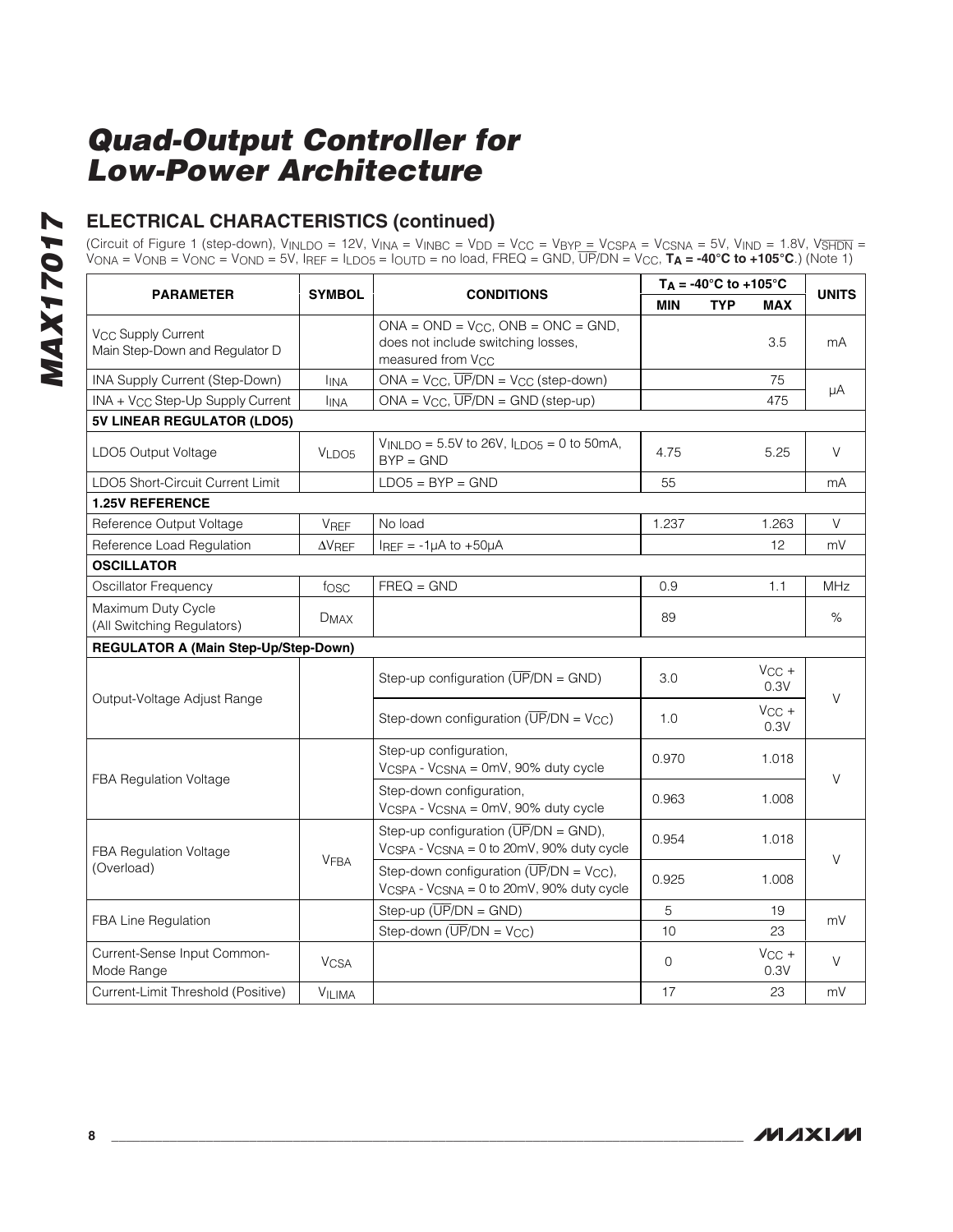### **ELECTRICAL CHARACTERISTICS (continued)**

(Circuit of Figure 1 (step-down), V<sub>INLDO</sub> = 12V, V<sub>INA</sub> = V<sub>INBC</sub> = V<sub>DD</sub> = V<sub>CC</sub> = V<sub>BYP</sub> = V<sub>CSPA</sub> = V<sub>CSNA</sub> = 5V, V<sub>IND</sub> = 1.8V, V<del>SHDN</del> = VONA = VONB = VONC = VOND = 5V, IREF = ILDO5 = IOUTD = no load, FREQ = GND, UP/DN = VCC, **TA = -40°C to +105°C**.) (Note 1)

| <b>PARAMETER</b>                                           | <b>SYMBOL</b> | <b>CONDITIONS</b>                             |                                                                                   |              | $T_A = -40^{\circ}C$ to $+105^{\circ}C$ |             |              |
|------------------------------------------------------------|---------------|-----------------------------------------------|-----------------------------------------------------------------------------------|--------------|-----------------------------------------|-------------|--------------|
|                                                            |               |                                               |                                                                                   |              | <b>TYP</b>                              | <b>MAX</b>  | <b>UNITS</b> |
| <b>REGULATOR B (Internal 3A Step-Down Converter)</b>       |               |                                               |                                                                                   |              |                                         |             |              |
| FBB Regulation Voltage                                     |               | $I_{LXB} = 0A$ , 0% duty cycle (Note 2)       |                                                                                   | 0.742        |                                         | 0.766       | $\vee$       |
| FBB Regulation Voltage (Overload)                          | <b>VFBB</b>   | $I_{LXB} = 0$ to 2.5A, 0% duty cycle (Note 2) |                                                                                   | 0.715        |                                         | 0.766       | $\vee$       |
| FBB Line Regulation                                        |               |                                               |                                                                                   | 6            |                                         | 12          | mV           |
| <b>LXB Peak Current Limit</b>                              | <b>IPKB</b>   |                                               |                                                                                   | 2.7          |                                         | 4.2         | A            |
| <b>REGULATOR C (Internal 5A Step-Down Converter)</b>       |               |                                               |                                                                                   |              |                                         |             |              |
| FBC Regulation Voltage                                     |               | $I_{LXC} = 0A$ , 0% duty cycle (Note 2)       |                                                                                   | 0.742        |                                         | 0.766       | $\vee$       |
| FBC Regulation Voltage (Overload)                          | <b>VFBC</b>   | $I_{LXC} = 0$ to 4A, 0% duty cycle (Note 2)   |                                                                                   | 0.705        |                                         | 0.766       | $\vee$       |
| FBC Line Regulation                                        |               |                                               |                                                                                   | 11           |                                         | 20          | mV           |
| <b>LXC Peak Current Limit</b>                              | <b>IPKC</b>   |                                               |                                                                                   |              |                                         | 6.5         | A            |
| REGULATOR D (Source/Sink Linear Regulator and VTTR Buffer) |               |                                               |                                                                                   |              |                                         |             |              |
| <b>IND Input Voltage Range</b>                             | <b>VIND</b>   |                                               |                                                                                   | $\mathbf{1}$ |                                         | 2.8         | $\vee$       |
| <b>IND Supply Current</b>                                  |               | $OND = V_{CC}$                                |                                                                                   |              |                                         | 70          | μA           |
| <b>REFIND Input Range</b>                                  |               |                                               |                                                                                   | 0.5          |                                         | 1.5         | $\vee$       |
| OUTD Output Voltage Range                                  | VOUTD         |                                               |                                                                                   | 0.5          |                                         | 1.5         | V            |
|                                                            |               | VFBD with respect to VREFIND,                 | $OUTD = FBD$ , $IOUTD = +50\mu A$ (source load)                                   | $-12$        |                                         | $\mathbf 0$ |              |
| FBD Output Accuracy                                        | <b>VFBD</b>   |                                               | VFBD with respect to VREFIND,<br>$OUTD = FBD$ , $I_{OUTD} = -50\mu A$ (sink load) |              |                                         | $+12$       | mV           |
| FBD Load Regulation                                        |               | $I_{\text{OUTD}} = \pm 1A$                    |                                                                                   | $-20$        |                                         |             | mV/A         |
| <b>OUTD Linear Regulator Current</b>                       |               | Source load                                   |                                                                                   | $+2$         |                                         | $+4$        |              |
| Limit                                                      |               | Sink load                                     |                                                                                   |              |                                         | $-4$        | A            |
| Internal MOSFET On-Resistance                              |               | High-side on-resistance                       |                                                                                   |              |                                         | 300         | $m\Omega$    |
|                                                            |               | Low-side on-resistance                        |                                                                                   |              |                                         | 475         |              |
| <b>VTTR Output Accuracy</b>                                |               | <b>REFIND to VTTR</b>                         | $IVTTR = ±3mA$                                                                    | $-20$        |                                         | $+20$       | mV           |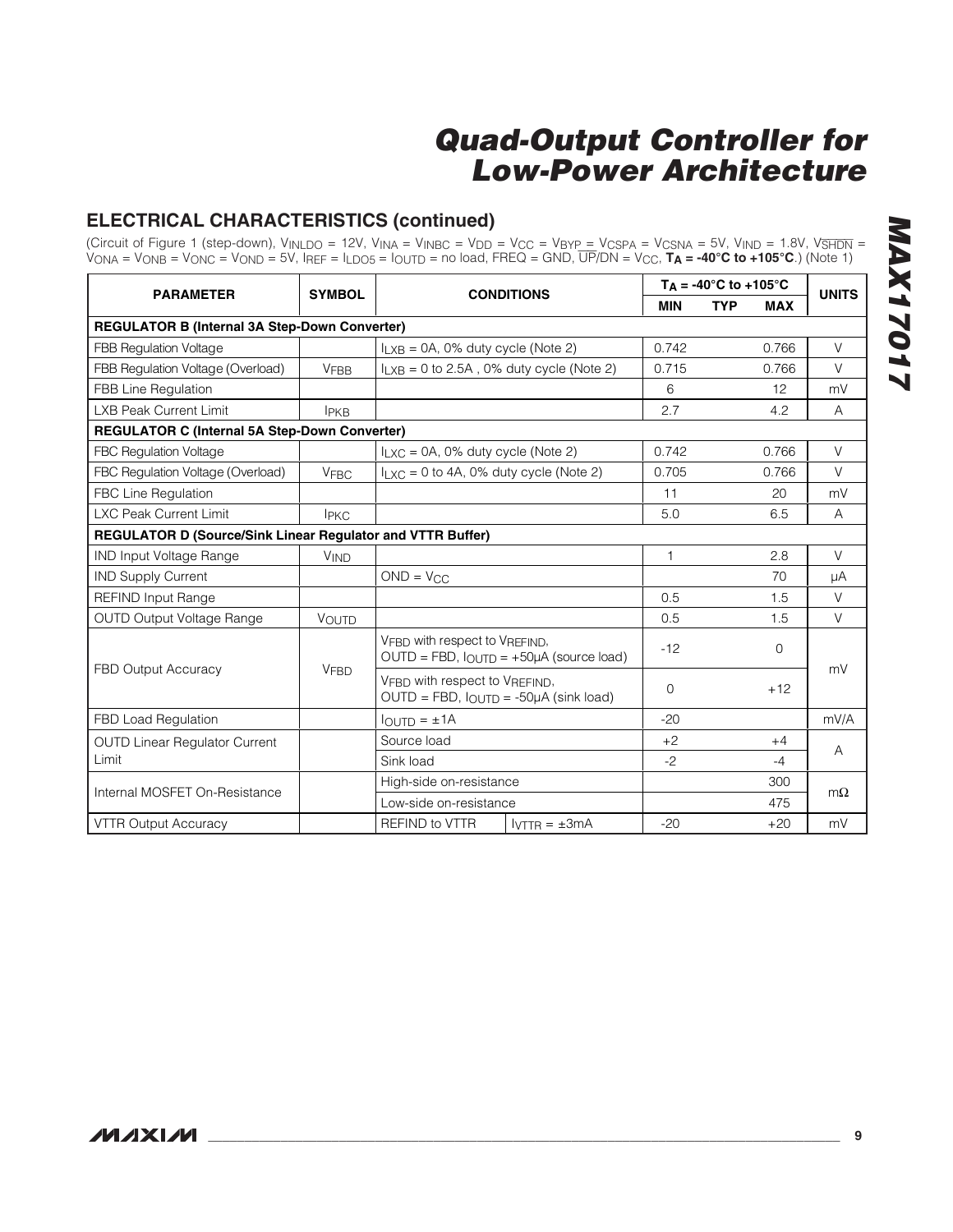# **ELECTRICAL CHARACTERISTICS (continued)**

(Circuit of Figure 1 (step-down), V<sub>INLDO</sub> = 12V, V<sub>INA</sub> = V<sub>INBC</sub> = V<sub>DD</sub> = V<sub>CC</sub> = V<sub>BYP\_</sub>= V<sub>CSPA</sub> = V<sub>CSNA</sub> = 5V, V<sub>IND</sub> = 1.8V, V<del>SHDN</del> = VONA = VONB = VONC = VOND = 5V, IREF = ILDO5 = IOUTD = no load, FREQ = GND, UP/DN = VCC, **TA = -40°C to +105°C**.) (Note 1)

| <b>PARAMETER</b>                  | <b>SYMBOL</b>          | <b>CONDITIONS</b>                                    | $T_A = -40^{\circ}C$ to $+105^{\circ}C$ |            |            | <b>UNITS</b> |  |
|-----------------------------------|------------------------|------------------------------------------------------|-----------------------------------------|------------|------------|--------------|--|
|                                   |                        |                                                      | <b>MIN</b>                              | <b>TYP</b> | <b>MAX</b> |              |  |
| <b>FAULT PROTECTION</b>           |                        |                                                      |                                         |            |            |              |  |
| SMPS POK and Fault Thresholds     |                        | Upper threshold rising edge,<br>hysteresis = $50mV$  | 8                                       |            | 16         | $\%$         |  |
|                                   |                        | Lower threshold falling edge,<br>hysteresis = $50mV$ | $-16$                                   |            | -8         |              |  |
| VTT LDO POKD and Fault            |                        | Upper threshold rising edge,<br>hysteresis = $50mV$  | 6                                       |            | 16         | $\%$         |  |
| Threshold                         |                        | Lower threshold falling edge,<br>hysteresis = 50mV   | $-16$                                   |            | $-6$       |              |  |
| POK Output Low Voltage            | <b>V<sub>POK</sub></b> | $I_{SINK} = 3mA$                                     |                                         |            | 0.4        | $\vee$       |  |
| <b>GENERAL LOGIC LEVELS</b>       |                        |                                                      |                                         |            |            |              |  |
| <b>SHDN Input Logic Threshold</b> |                        | $Hysteresis = 20mV$                                  | 0.5                                     |            | 1.6        | $\vee$       |  |
| ON_Input Logic Threshold          |                        | $Hysteresis = 170mV$                                 | 0.5                                     |            | 1.6        | $\vee$       |  |
| UP/DN Input Logic Threshold       |                        |                                                      | 0.5                                     |            | 1.6        | $\vee$       |  |
|                                   |                        | High (V <sub>CC</sub> )                              | $V_{CC}$ - 0.4V                         |            |            |              |  |
| FREQ Input Voltage Levels         |                        | Unconnected/REF                                      | 1.65                                    |            | 3.8        | $\vee$       |  |
|                                   |                        | Low (GND)                                            |                                         |            | 0.5        |              |  |
| SYNC Input Logic Threshold        |                        |                                                      | 1.5                                     |            | 3.5        | $\vee$       |  |

**Note 1:** Limits are 100% production tested at T<sub>A</sub> = +25°C. Maximum and minimum limits are guaranteed by design and characterization.

**Note 2:** Regulation voltage tested with slope compensation. The typical value is equivalent to 0% duty cycle. In real application, the regulation voltage is higher due to the line regulation times the duty cycle.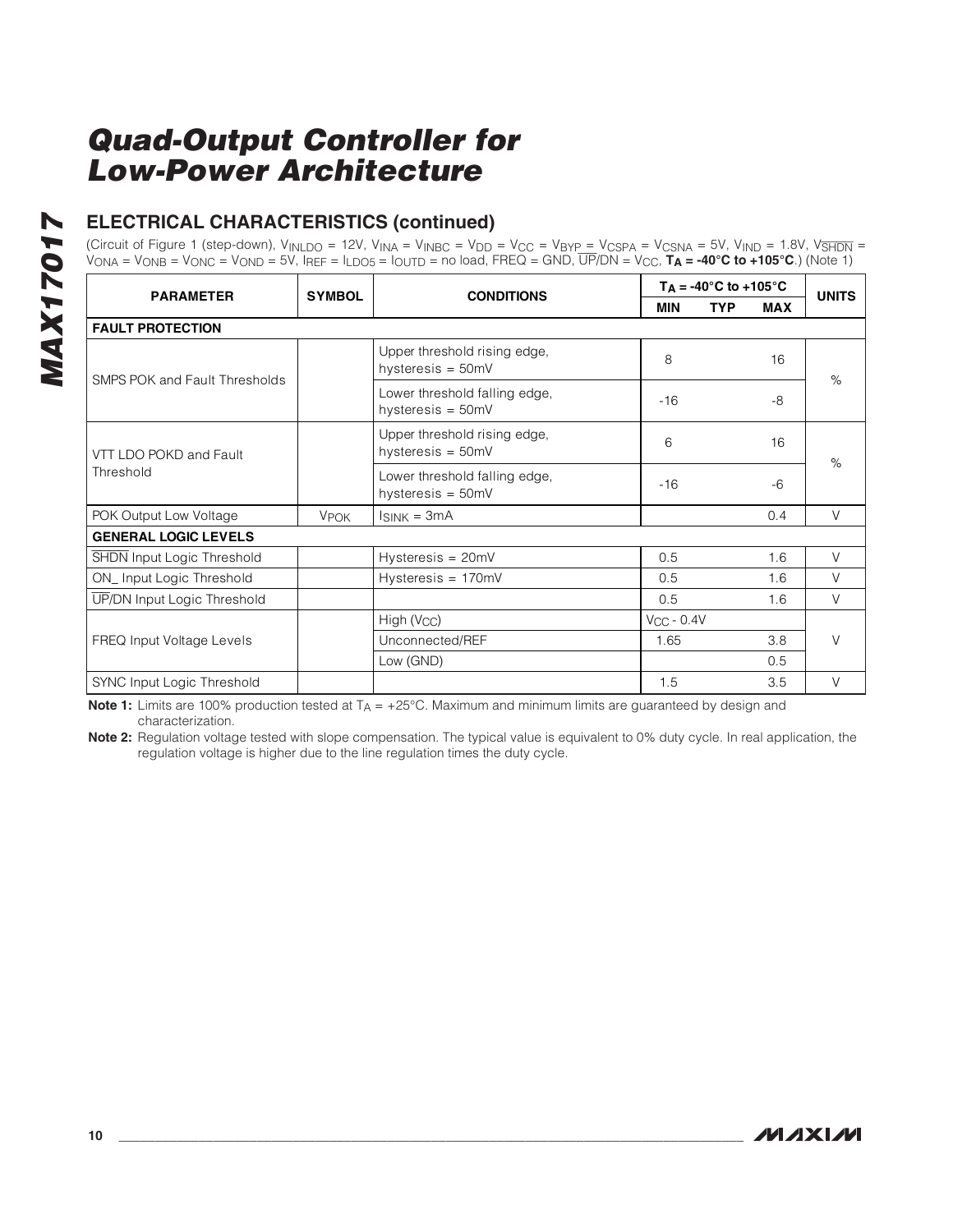### **Typical Operating Characteristics**

(Circuit of Figure 1,  $T_A = +25^{\circ}C$ , unless otherwise noted.)



**MAX17017 STOSTXAM**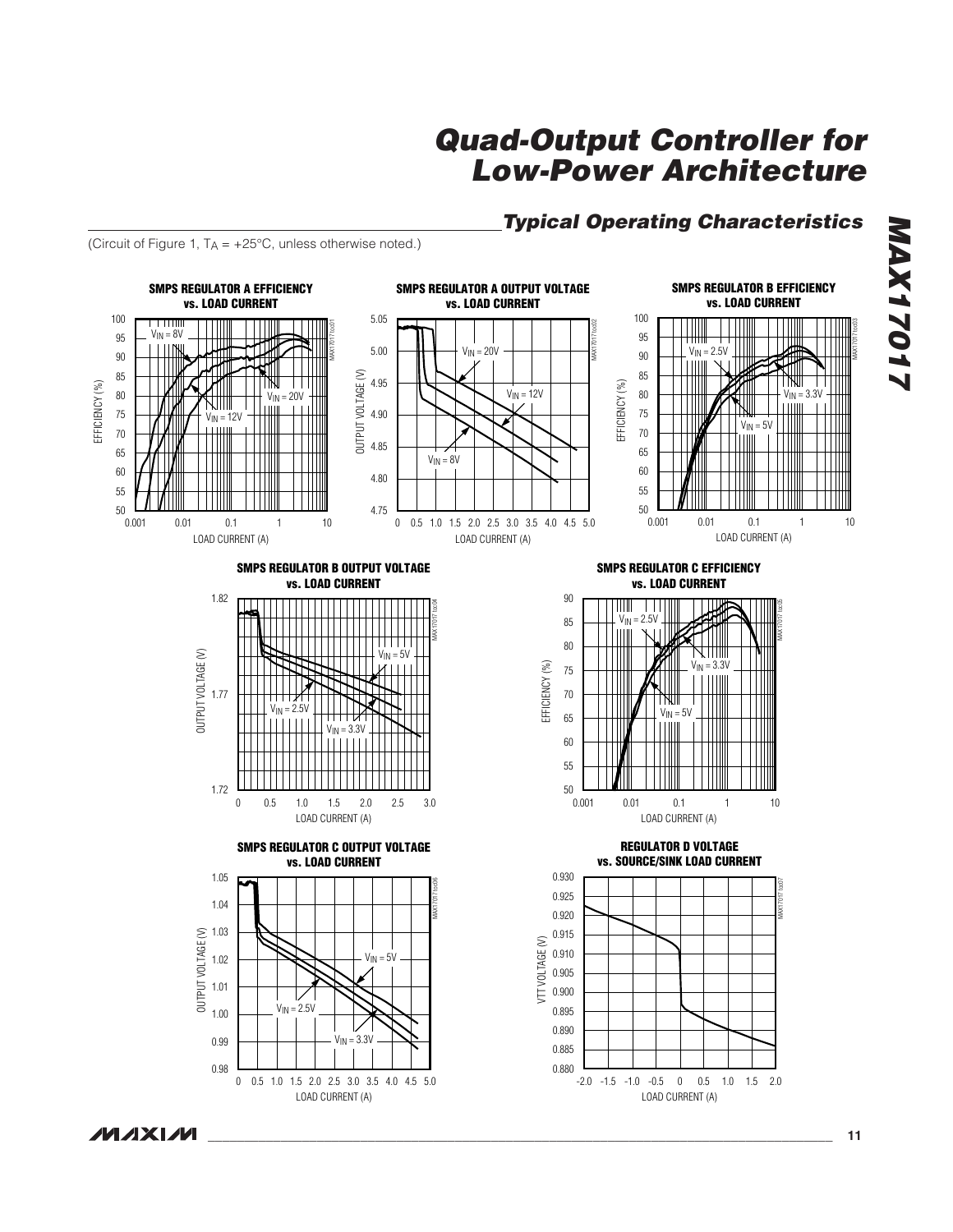**MAX17017 MAX17017**

# **Typical Operating Characteristics (continued)**

(Circuit of Figure 1,  $T_A = +25^{\circ}C$ , unless otherwise noted.)



LXC: 5V/div

LXB: 5V/div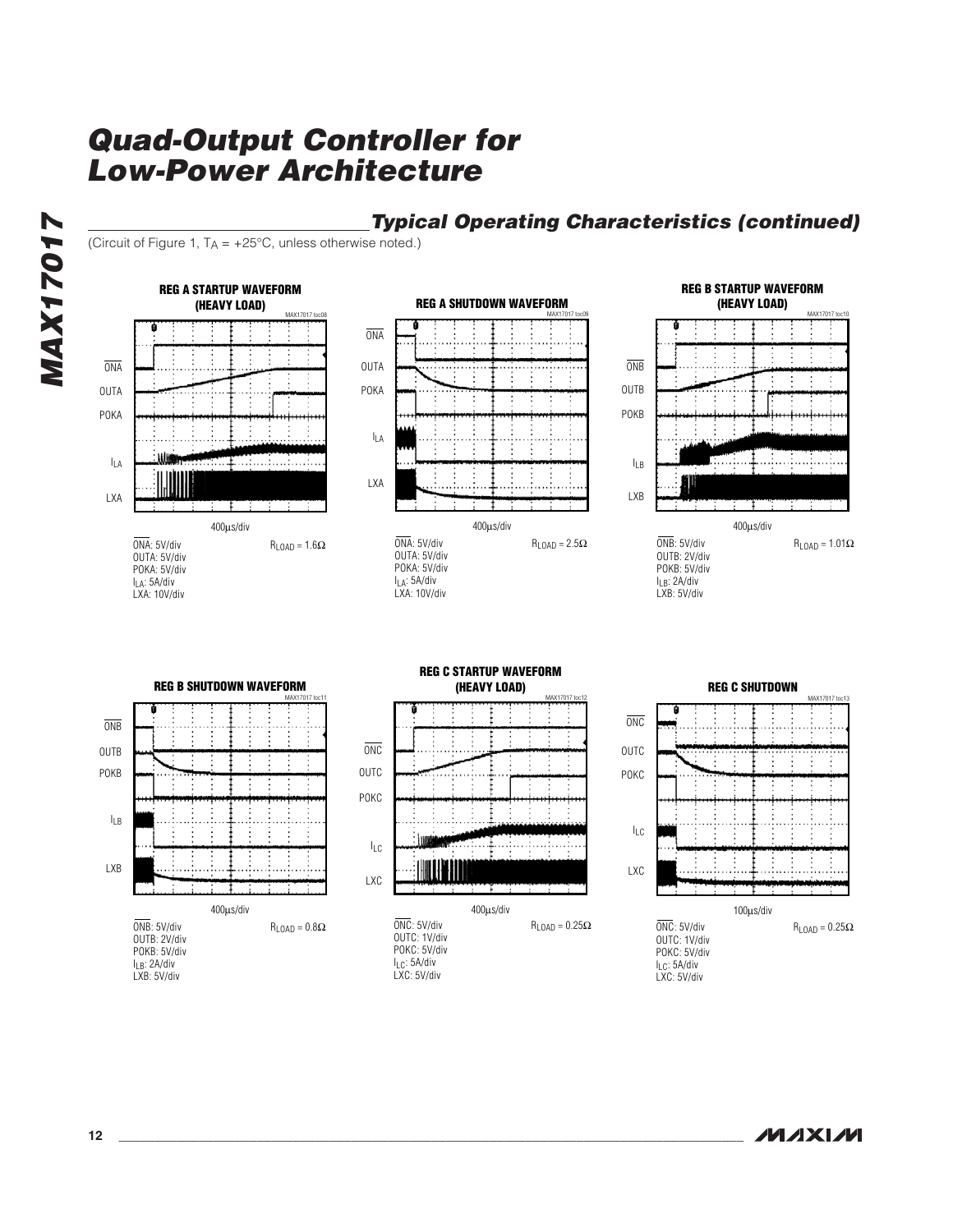

(Circuit of Figure 1,  $T_A = +25^{\circ}C$ , unless otherwise noted.)

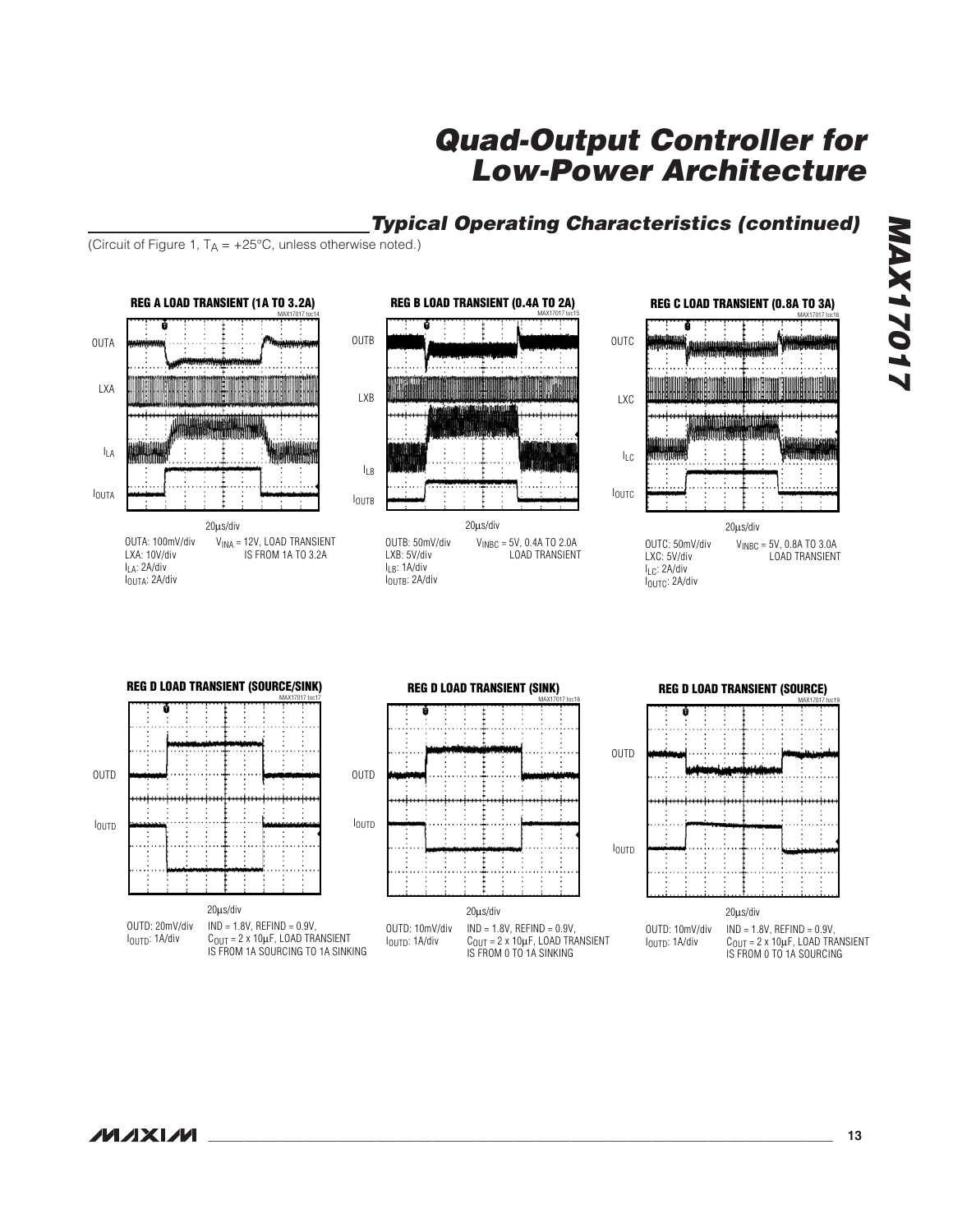**MAX17017 MAX17017**

# **Pin Description**

| <b>PIN</b>     | <b>NAME</b>      | <b>FUNCTION</b>                                                                                                                                                                                                                                                                                                                                                                                                                                                                                                                                                                                                                                                                                                                     |
|----------------|------------------|-------------------------------------------------------------------------------------------------------------------------------------------------------------------------------------------------------------------------------------------------------------------------------------------------------------------------------------------------------------------------------------------------------------------------------------------------------------------------------------------------------------------------------------------------------------------------------------------------------------------------------------------------------------------------------------------------------------------------------------|
| 1              | <b>POKC</b>      | Open-Drain Power-Good Output for the Internal 5A Step-Down Converter. POKC is low if FBC is more than<br>12% (typ) above or below the nominal 0.75V feedback regulation threshold. POKC is held low during<br>startup and in shutdown. POKC becomes high impedance when FBC is in regulation.                                                                                                                                                                                                                                                                                                                                                                                                                                       |
| $\overline{c}$ | <b>BSTC</b>      | Boost Flying Capacitor Connection for the Internal 5A Step-Down Converter. The MAX17017 includes an<br>internal boost switch/diode connected between V <sub>DD</sub> and BSTC. Connect to an external capacitor as shown<br>in Figure 1.                                                                                                                                                                                                                                                                                                                                                                                                                                                                                            |
| $3 - 6$        | <b>LXC</b>       | Inductor Connection for the Internal 5A Step-Down Converter. Connect LXC to the switched side of the<br>inductor.                                                                                                                                                                                                                                                                                                                                                                                                                                                                                                                                                                                                                   |
| 7,8            | <b>OUTD</b>      | Source/Sink Linear Regulator Output. Bypass OUTD with 2x 10µF or greater ceramic capacitors to ground.<br>Dropout needs additional output capacitance (see the VTT LDO Output Capacitor Selection (COUTD)<br>section).                                                                                                                                                                                                                                                                                                                                                                                                                                                                                                              |
| $\hbox{9}$     | <b>IND</b>       | Source/Sink Linear Regulator Input. Bypass IND with a 10µF or greater ceramic capacitor to ground.                                                                                                                                                                                                                                                                                                                                                                                                                                                                                                                                                                                                                                  |
| 10             | <b>FBD</b>       | Feedback Input for the Internal Source/Sink Linear Regulator. FBD tracks and regulates to the REFIND<br>voltage.                                                                                                                                                                                                                                                                                                                                                                                                                                                                                                                                                                                                                    |
| 11             | <b>VTTR</b>      | Ouput of Reference Buffer. Bypass with $0.22\mu$ F for $\pm 3$ mA of output current.                                                                                                                                                                                                                                                                                                                                                                                                                                                                                                                                                                                                                                                |
| 12             | <b>REFIND</b>    | Dynamic Reference Input Voltage for the Source/Sink Linear Regulator and the Reference Buffer. The linear<br>regulator feedback threshold (FBD) tracks the REFIND voltage.                                                                                                                                                                                                                                                                                                                                                                                                                                                                                                                                                          |
| 13             | <b>SHDN</b>      | Shutdown Control Input. The device enters its 5µA supply current shutdown mode if V <sub>SHDN</sub> is less than the<br>$\overline{\text{SHDN}}$ input falling edge trip level and does not restart until $V\overline{\text{SHDN}}$ is greater than the $\overline{\text{SHDN}}$ input rising<br>edge trip level. Connect SHDN to VINLDO for automatic startup of LDO5.                                                                                                                                                                                                                                                                                                                                                             |
| 14             | <b>INLDO</b>     | Input of the Startup Circuitry and the LDO5 Internal 5V Linear Regulator. Bypass to GND with a 0.1µF or<br>greater ceramic capacitor close to the controller.<br>In the single-cell step-up applications, the 5V linear regulator is no longer necessary for the 5V bias supply.<br>Connect BYP and INLDO to the system's 5V supply to effectively disable the linear regulator.                                                                                                                                                                                                                                                                                                                                                    |
| 15             | LDO <sub>5</sub> | 5V Internal Linear Regulator Output. Bypass with a 4.7µF or greater ceramic capacitor. The 5V linear<br>regulator provides the bias power for the gate drivers ( $V_{\text{DD}}$ ) and analog control circuitry ( $V_{\text{CC}}$ ). The linear<br>regulator sources up to 50mA (max guaranteed). When BYP exceeds 4.65V (typ), the MAX17017 bypasses<br>the linear regulator through a 1.5 bypass switch. When the linear regulator is bypassed, LDO5 supports<br>loads up to 100mA.<br>In the single-cell step-up applications, the 5V linear regulator is no longer necessary for the 5V bias supply.<br>Bypass SHDN to ground and leave LDO5 unconnected. Connect BYP and INLDO to effectively disable the<br>linear regulator. |
| 16             | <b>BYP</b>       | Linear Regulator Bypass Input. When BYP exceeds 4.65V, the controller shorts LDO5 to BYP through a 1.5<br>bypass switch and disables the linear regulator. When BYP is low, the linear regulator remains active.<br>The BYP input also serves as the VTTR buffer supply, allowing VTTR to remain active even when the<br>source/sink linear regulator (OUTD) has been disabled under system standby/suspend conditions.<br>In the single-cell step-up applications, the 5V linear regulator is no longer necessary for the 5V bias supply.<br>Bypass LDO5 to ground with a 1µF capacitor and leave this output unconnected. Connect BYP and INLDO<br>to the system's 5V supply to effectively disable the linear regulator.         |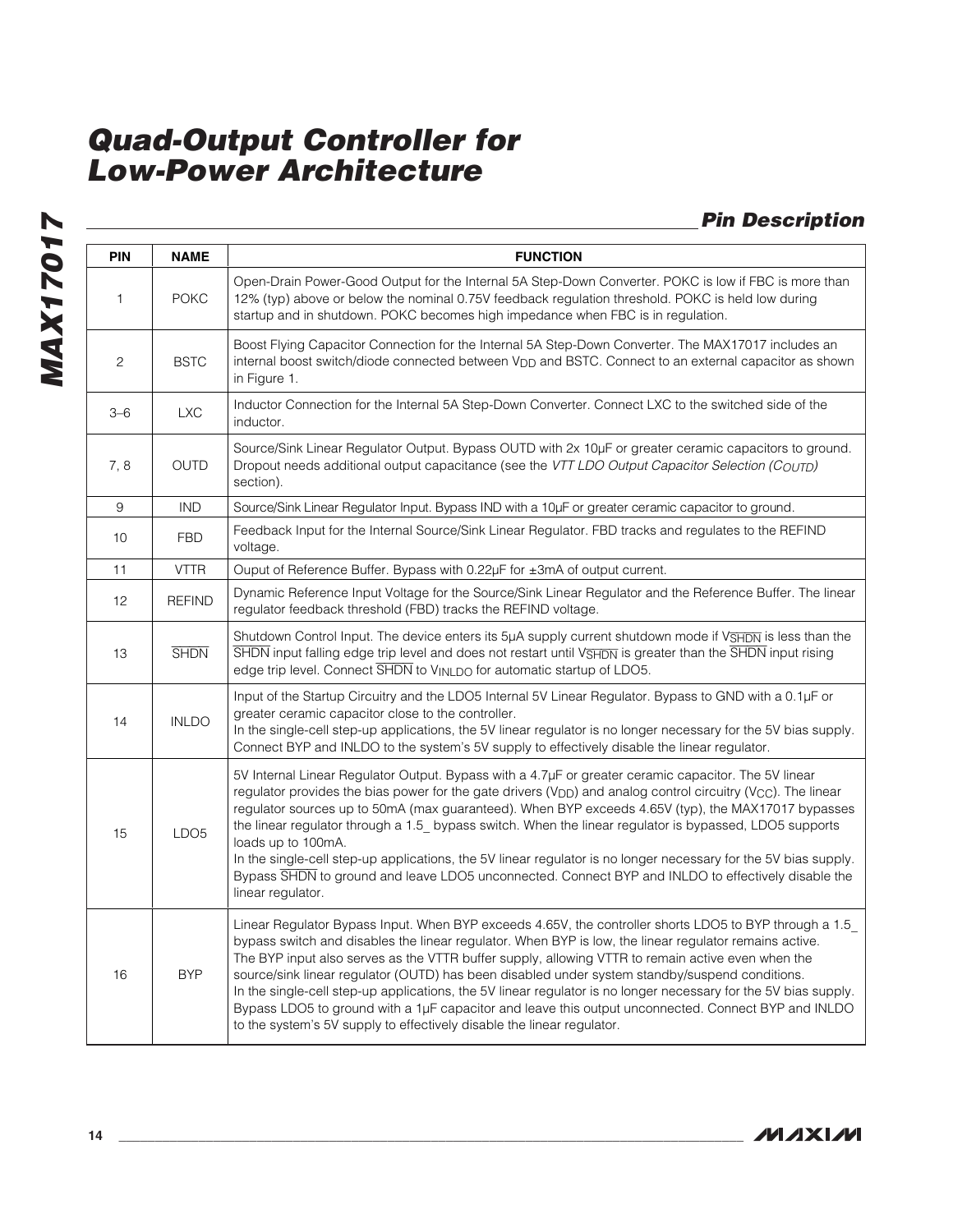# **Pin Description (continued)**

| <b>PIN</b>    | <b>NAME</b>  | <b>FUNCTION</b>                                                                                                                                                                                                                                                                                                                                                                                                                          |
|---------------|--------------|------------------------------------------------------------------------------------------------------------------------------------------------------------------------------------------------------------------------------------------------------------------------------------------------------------------------------------------------------------------------------------------------------------------------------------------|
| 17            | Vcc          | 5V Analog Bias Supply. V <sub>CC</sub> powers all the analog control blocks (error amplifiers, current-sense amplifiers,<br>fault comparators, etc.) and control logic. Connect $V_{CC}$ to the 5V system supply with a series 10 resistor,<br>and bypass to analog ground using a 1µF or greater ceramic capacitor.                                                                                                                     |
| 18            | INA          | Input to the Circuit in Reg A in Boost Mode. Connect INA to the input in step-up mode $(\overline{UP}/DN = \text{GND})$ and<br>connect INA to LDO5 in step-down mode $(\overline{UP}/DN = V_{CC})$ .                                                                                                                                                                                                                                     |
| 19            | <b>UP/DN</b> | Converter Configuration Selection Input for Regulator A. When $\overline{UP}/DN$ is pulled high $(\overline{UP}/DN = V_{CC})$ ,<br>regulator A operates as a step-down converter (Figure 1). When $\overline{UP}/DN$ is pulled low $(\overline{UP}/DN = \text{GND})$ ,<br>regulator A operates as a step-up converter.                                                                                                                   |
| 20            | <b>FREQ</b>  | Trilevel Oscillator Frequency Selection Input.<br>$FREG = V_{CC}$ : RegA = 250kHz, RegB = 500kHz, RegC = 250kHz<br>$FREQ = REF$ : RegA = 375kHz, RegB = 750kHz, RegC = 375kHz<br>$FREQ = GND$ : RegA = 500kHz, RegB = 1MHz, RegC = 500kHz                                                                                                                                                                                                |
| 21            | <b>REF</b>   | 1.25V Reference-Voltage Output. Bypass REF to analog ground with a 0.1µF ceramic capacitor. The<br>reference sources up to 50µA for external loads. Loading REF degrades output voltage accuracy according<br>to the REF load-regulation error. The reference shuts down when the system pulls SHDN low in buck mode<br>$(\overline{UP}/DN = \text{GND})$ or when the system pulls ONA low in boost mode $(\overline{UP}/DN = V_{CC})$ . |
| 22            | <b>AGND</b>  | Analog Ground                                                                                                                                                                                                                                                                                                                                                                                                                            |
| 23            | <b>CSNA</b>  | Negative Current-Sense Input for the Main Switching Regulator. Connect to the negative terminal of the current-<br>sense resistor. Due to the CSNA bias current requirements, limit the series impedance to less than $10\Omega$ .                                                                                                                                                                                                       |
| 24            | <b>CSPA</b>  | Positive Current-Sense Input for the Main Switching Regulator. Connect to the positive terminal of the current-<br>sense resistor. Due to the CSPA bias current requirements, limit the series impedance to less than $10\Omega$ .                                                                                                                                                                                                       |
| 25            | <b>FBA</b>   | Feedback Input for the Main Switching Regulator. FBA regulates to 1.0V.                                                                                                                                                                                                                                                                                                                                                                  |
| 26            | <b>POKA</b>  | Open-Drain Power-Good Output for the Main Switching Regulator. POKA is low if FBA is more than 12% (typ)<br>above or below the nominal 1.0V feedback regulation point. POKA is held low during soft-start and in<br>shutdown. POKA becomes high impedance when FBA is in regulation.                                                                                                                                                     |
| 27            | <b>DHA</b>   | High-Side Gate-Driver Output for the Main Switching Regulator. DHA swings from LXA to BSTA.                                                                                                                                                                                                                                                                                                                                              |
| 28            | <b>LXA</b>   | Inductor Connection of Converter A. Connect LXA to the switched side of the inductor.                                                                                                                                                                                                                                                                                                                                                    |
| 29            | <b>BSTA</b>  | Boost Flying Capacitor Connection of Converter A. The MAX17017 includes an internal boost switch/diode<br>connected between V <sub>DD</sub> and BSTA. Connect to an external capacitor as shown in Figure 1.                                                                                                                                                                                                                             |
| 30            | <b>DLA</b>   | Low-Side Gate-Driver Output for the Main Switching Regulator. DLA swings from GND to V <sub>DD</sub> .                                                                                                                                                                                                                                                                                                                                   |
| 31, 32,<br>33 | LXB          | Inductor Connection for the Internal 3A Step-Down Converter. Connect LXB to the switched side of the<br>inductor.                                                                                                                                                                                                                                                                                                                        |
| 34            | <b>BSTB</b>  | Boost Flying Capacitor Connection for the Internal 3A Step-Down Converter. The MAX17017 includes an<br>internal boost switch/diode connected between $V_{\text{DD}}$ and BSTB. Connect to an external capacitor as shown<br>in Figure 1.                                                                                                                                                                                                 |
| 35            | <b>POKB</b>  | Open-Drain Power-Good Output for the Internal 3A Step-Down Converter. POKB is low if FBB is more than<br>12% (typ) above or below the nominal 0.75V feedback-regulation threshold. POKB is held low during soft-<br>start and in shutdown. POKB becomes high impedance when FBB is in regulation.                                                                                                                                        |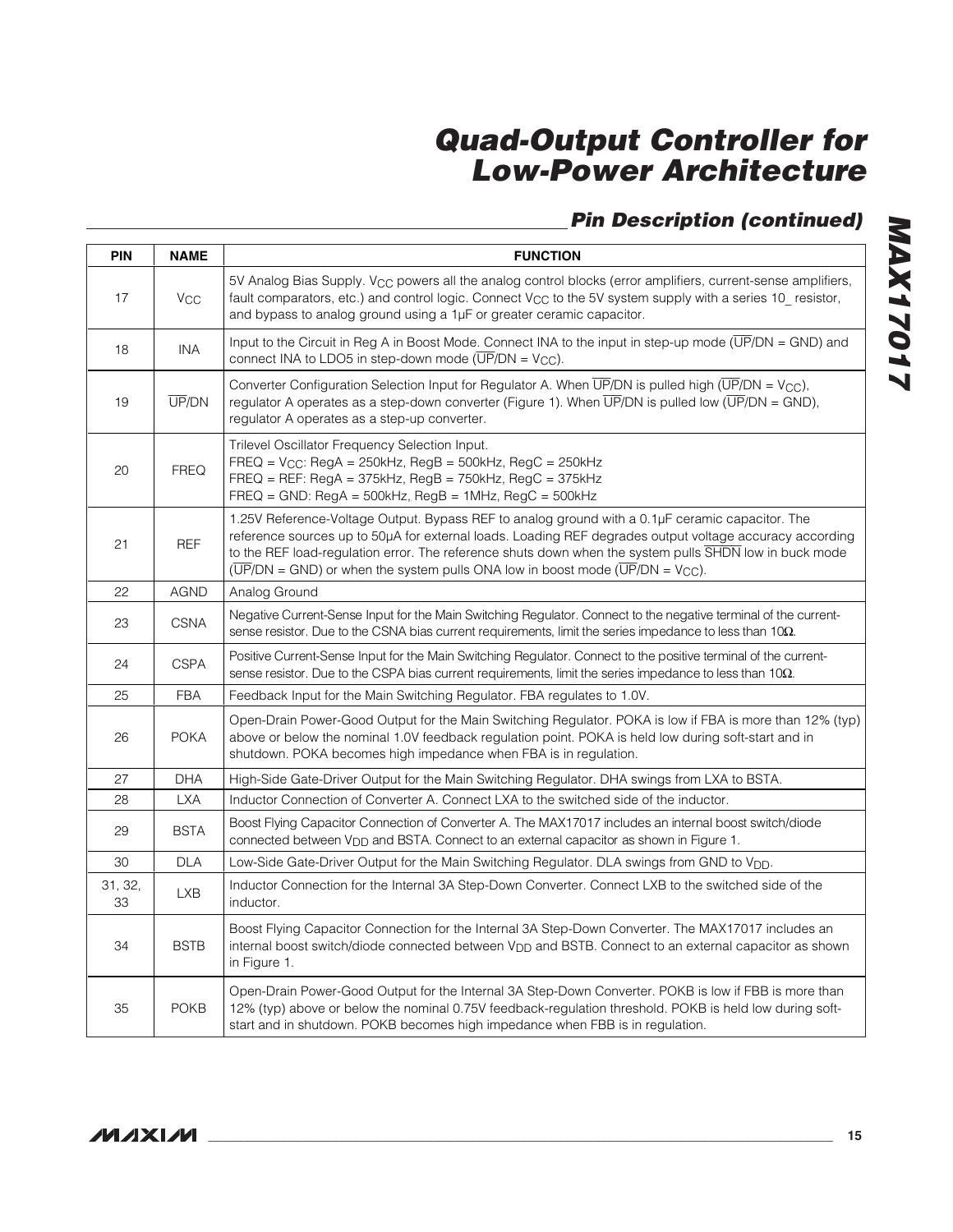### **Pin Description (continued)**

| <b>PIN</b> | <b>NAME</b>           | <b>FUNCTION</b>                                                                                                                                                                                                                                                                               |
|------------|-----------------------|-----------------------------------------------------------------------------------------------------------------------------------------------------------------------------------------------------------------------------------------------------------------------------------------------|
| 36         | <b>FBB</b>            | Feedback Input for the Internal 3A Step-Down Converter. FBB regulates to 0.75V.                                                                                                                                                                                                               |
| 37         | <b>ONB</b>            | Switching Regulator B Enable Input. When ONB is pulled low, LXB is high impedance. When ONB is driven<br>high, the controller enables the 3A internal switching regulator.                                                                                                                    |
| 38         | <b>SYNC</b>           | External Synchronization Input. Used to override the internal switching frequency.                                                                                                                                                                                                            |
| 39         | <b>ONA</b>            | Switching Regulator A Enable Input. When ONA is pulled low, DLA and DHA are pulled low. When ONA is<br>driven high, the controller enables the step-up/step-down converter.                                                                                                                   |
| $40 - 43$  | <b>INBC</b>           | Input for Regulators B and C. Power INBC from a 2.5V to 5.5V supply. Internally connected to the drain of<br>the high-side MOSFETs for both regulator B and regulator C. Bypass to PGND with 2x 10µF or greater<br>ceramic capacitors to support the RMS current.                             |
| 44         | <b>V<sub>DD</sub></b> | 5V Bias Supply Input for the Internal Switching Regulator Drivers. Bypass with a 1µF or greater ceramic<br>capacitor. Provides power for the BSTB and BSTC driver supplies.                                                                                                                   |
| 45         | <b>POKD</b>           | Open-Drain Power-Good Output for the Internal Source/Sink Linear Regulator. POKD is low if FBD is more<br>than 10% (typ) above or below the REFIND regulation threshold. POKD is held low during soft-start and in<br>shutdown. POKD becomes high impedance when FBD is in regulation.        |
| 46         | <b>OND</b>            | Source/Sink Linear Regulator (Regulator D) and Reference Buffer Enable Input. When OND is pulled low, OUTD<br>is high impedance. When OND is driven high, the controller enables the source/sink linear regulator.                                                                            |
| 47         | <b>ONC</b>            | Switching Regulator C Enable Input. When ONC is pulled low, LXC is high impedance. When ONC is driven<br>high, the controller enables the 5A internal switching regulator.                                                                                                                    |
| 48         | <b>FBC</b>            | Feedback Input for the Internal 5A Step-Down Converter. FBC regulates to 0.75V.                                                                                                                                                                                                               |
| EP         | <b>PGND</b>           | Power Ground. The source of the low-side MOSFETs (REG B and REG C), the drivers for all switching<br>regulators, and the sink MOSFET of the VTT LDO are all internally connected to the exposed pad.<br>Connect the exposed backside pad to system power ground planes through multiple vias. |

### **Detailed Description**

The MAX17017 standard application circuit (Figure 1) provides a 5V/5AP-P main stage, a 1.8V/3AP-P VDDQ and 0.9A/2A VTT outputs for DDR, and a 1.05V/5AP-P chipset supply.

The MAX17017 supports four power outputs—one highvoltage step-down controller, two internal MOSFET step-down switching regulators, and one high-current source/sink linear regulator. The step-down switching regulators use a current-mode fixed-frequency architecture compensated by the output capacitance. An internal 50mA 5V linear regulator provides the bias supply and driver supplies, allowing the controller to power up from input supplies greater than 5.5V.

### **Fixed 5V Linear Regulator (LDO5)**

An internal linear regulator produces a preset 5V lowcurrent output from INLDO. LDO5 powers the gate drivers for the external MOSFETs, and provides the bias

supply required for the SMPS analog controller, reference, and logic blocks. LDO5 supplies at least 50mA for external and internal loads, including the MOSFET gate drive, which typically varies from 5mA to 15mA per switching regulator, depending on the switching frequency. Bypass LDO5 with a 4.7μF or greater ceramic capacitor to guarantee stability under the fullload conditions.

The MAX17017 switch-mode step-down switching regulators require a 5V bias supply in addition to the mainpower input supply. This 5V bias supply is generated by the controller's internal 5V linear regulator (LDO5). This boot-strappable LDO allows the controller to power up independently. The gate-driver  $V_{DD}$  input supply is typically connected to the fixed 5V linear regulator output (LDO5). Therefore, the 5V LDO supply must provide LDO5 (PWM controller) and the gatedrive power during power-up.

**MAX17017**

**MAX17017**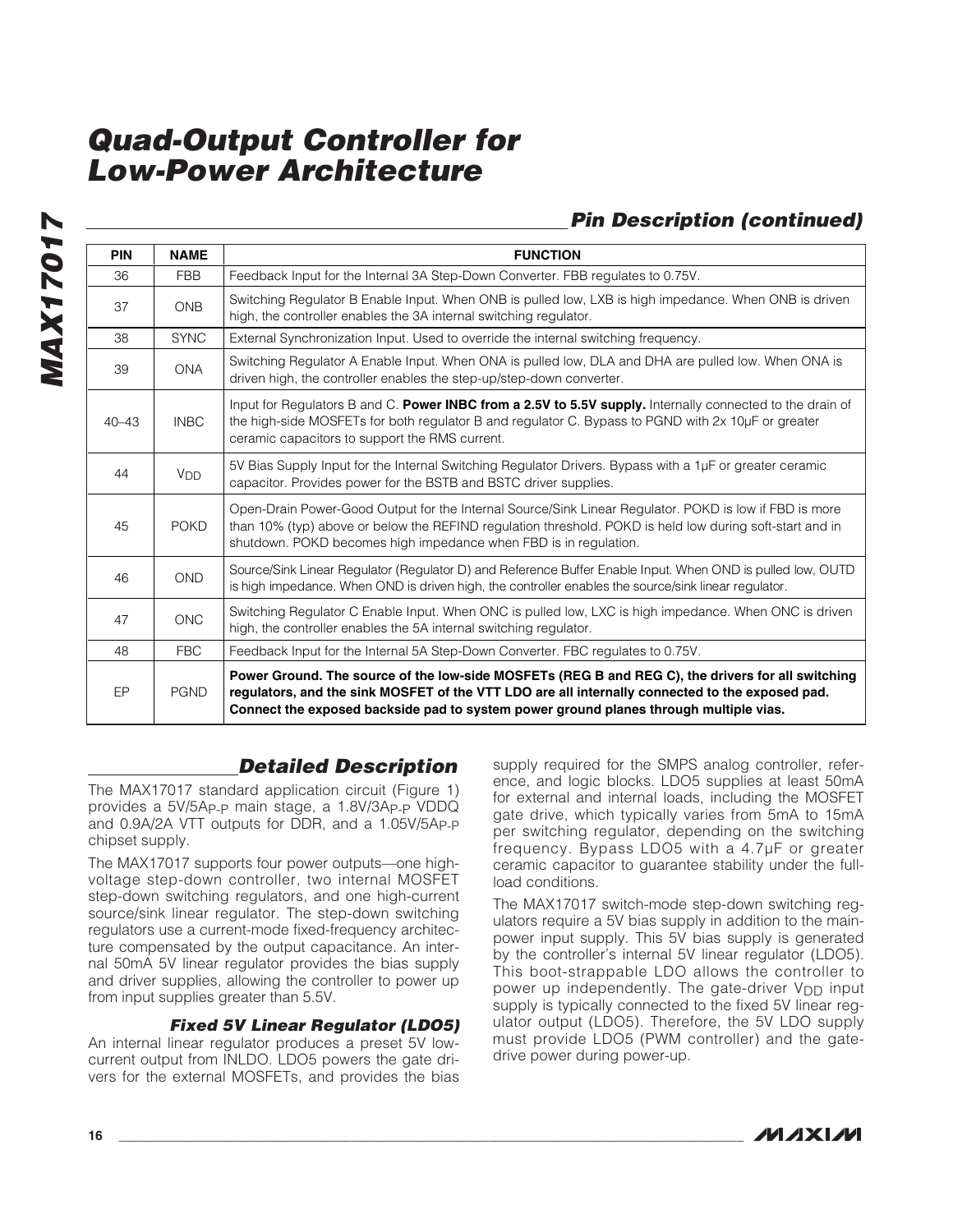

Figure 1. Standard Application Circuit

**MAXM** 

**MAX17017**

**LIOLIXVIN**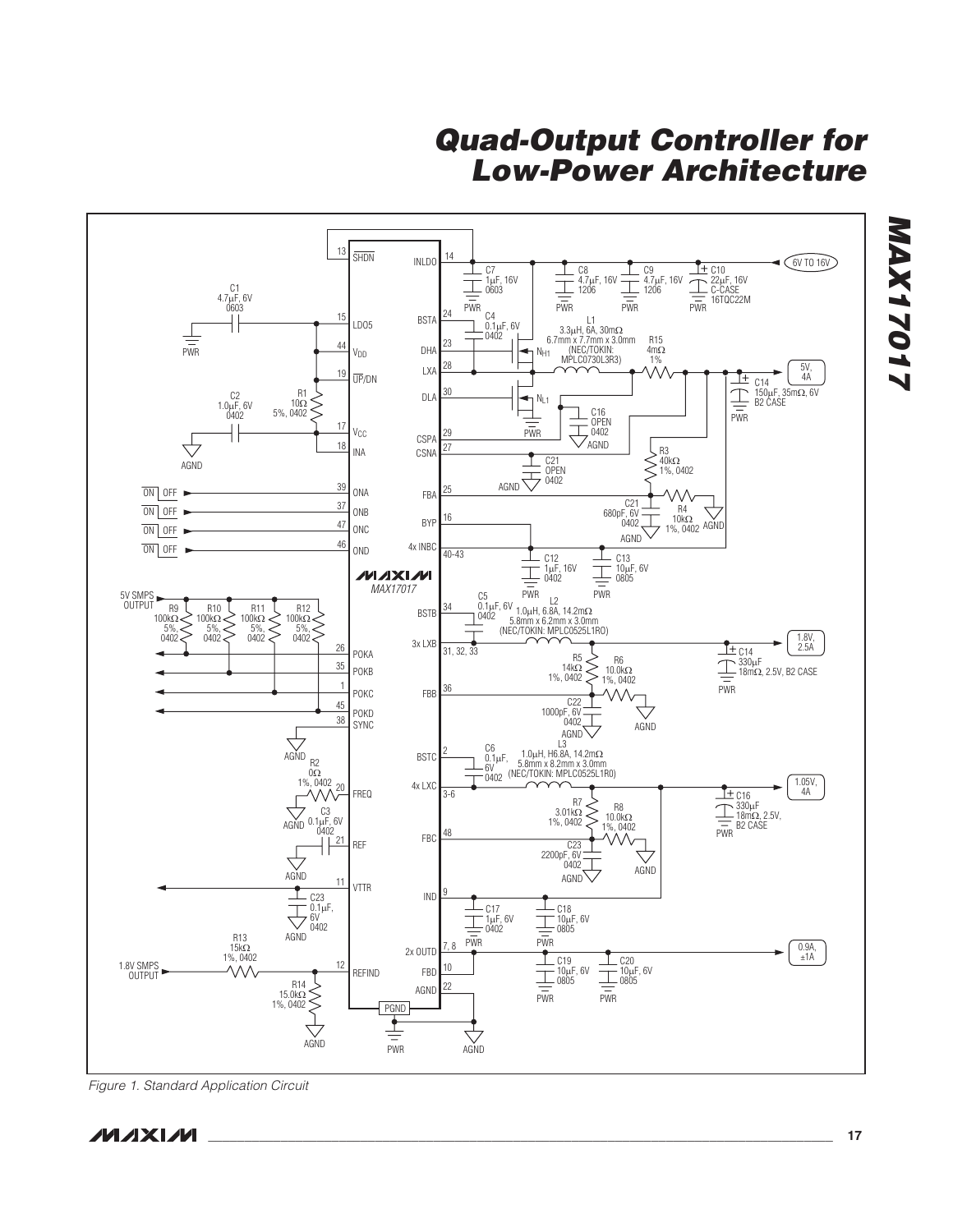



Figure 2. MAX17017 Block Diagram

**MAXM**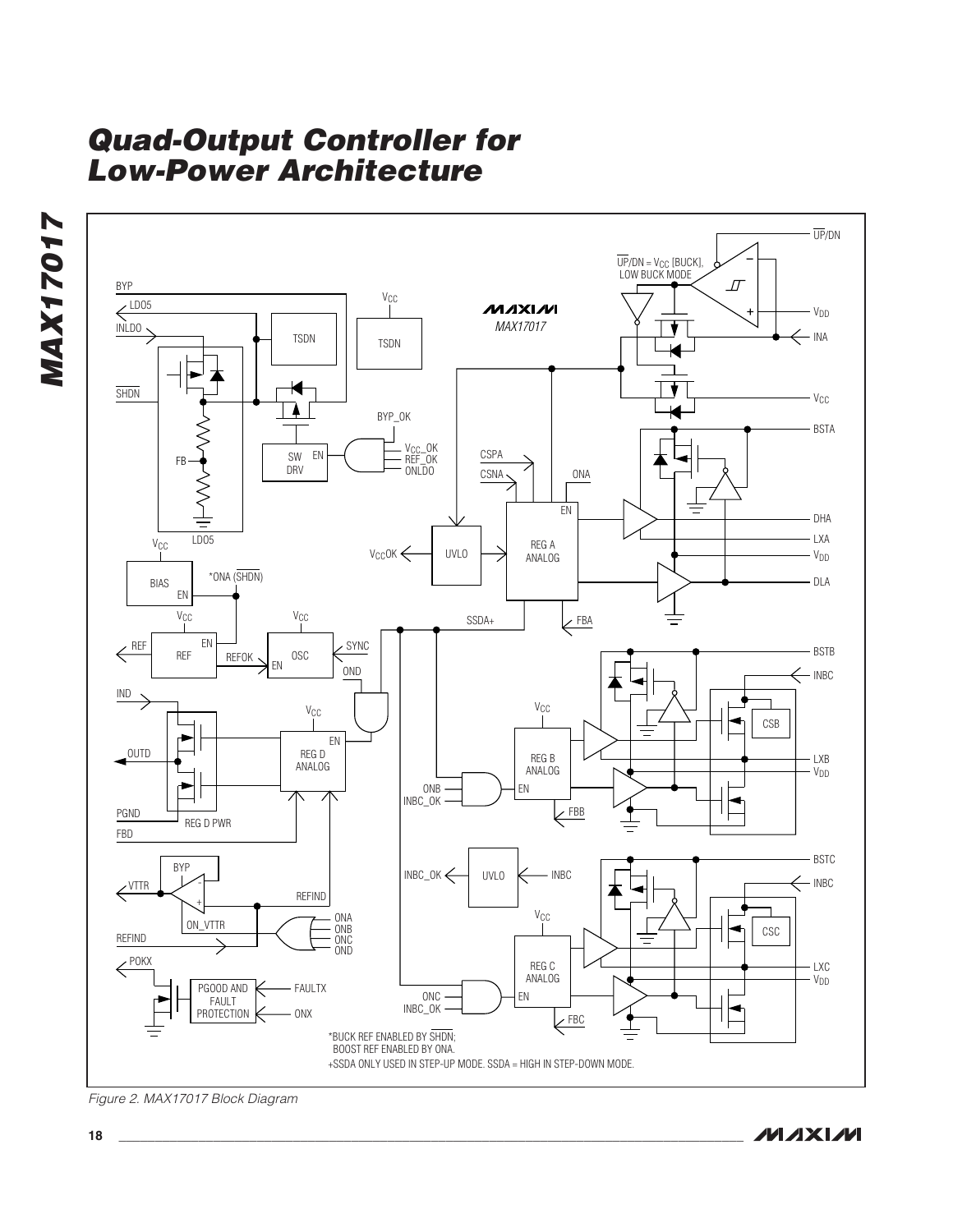### **LDO5 Bootstrap Switchover**

When the bypass input (BYP) exceeds the LDO5 bootstrap switchover threshold for more than 500μs, an internal 1.5Ω (typ) p-channel MOSFET shorts BYP to LDO5, while simultaneously disabling the LDO5 linear regulator. This bootstraps the controller, allowing power for the internal circuitry and external LDO5 loading to be generated by the output of a 5V switching regulator. Bootstrapping reduces power dissipation due to driver and quiescent losses by providing power from a switch-mode source, rather than from a much-less-efficient linear regulator. The current capability increases from 50mA to 100mA when the LDO5 output is switched over to BYP. When BYP drops below the bootstrap threshold, the controller immediately disables the bootstrap switch and reenables the 5V LDO.

### **Reference (REF)**

The 1.25V reference is accurate to  $\pm$ 1% over temperature and load, making REF useful as a precision system reference. Bypass REF to GND with a 0.1μF or greater ceramic capacitor. The reference sources up to 50μA and sinks 5μA to support external loads. If highly accurate specifications are required for the main SMPS output voltages, the reference should not be loaded. Loading the reference slightly reduces the output voltage accuracy because of the reference load-regulation error.

### **SMPS Detailed Description**

### **Fixed-Frequency, Current-Mode PWM Controller**

The heart of each current-mode PWM controller is a multi-input, open-loop comparator that sums multiple signals: the output-voltage error signal with respect to the reference voltage, the current-sense signal, and the slope compensation ramp (Figure 3). The MAX17017 uses a direct-summing configuration, approaching ideal cycle-to-cycle control over the output voltage without a traditional error amplifier and the phase shift associated with it.

### **Frequency Selection (FREQ)**

The FREQ input selects the PWM mode switching frequency. Table 1 shows the switching frequency based on the FREQ connection. High-frequency (FREQ = GND) operation optimizes the application for the smallest component size, trading off efficiency due to higher switching losses. This might be acceptable in ultraportable devices where the load currents are lower. Low-frequency (FREQ  $=$  5V) operation offers the best overall efficiency at the expense of component size and board space.



Figure 3. PWM Comparator Functional Diagram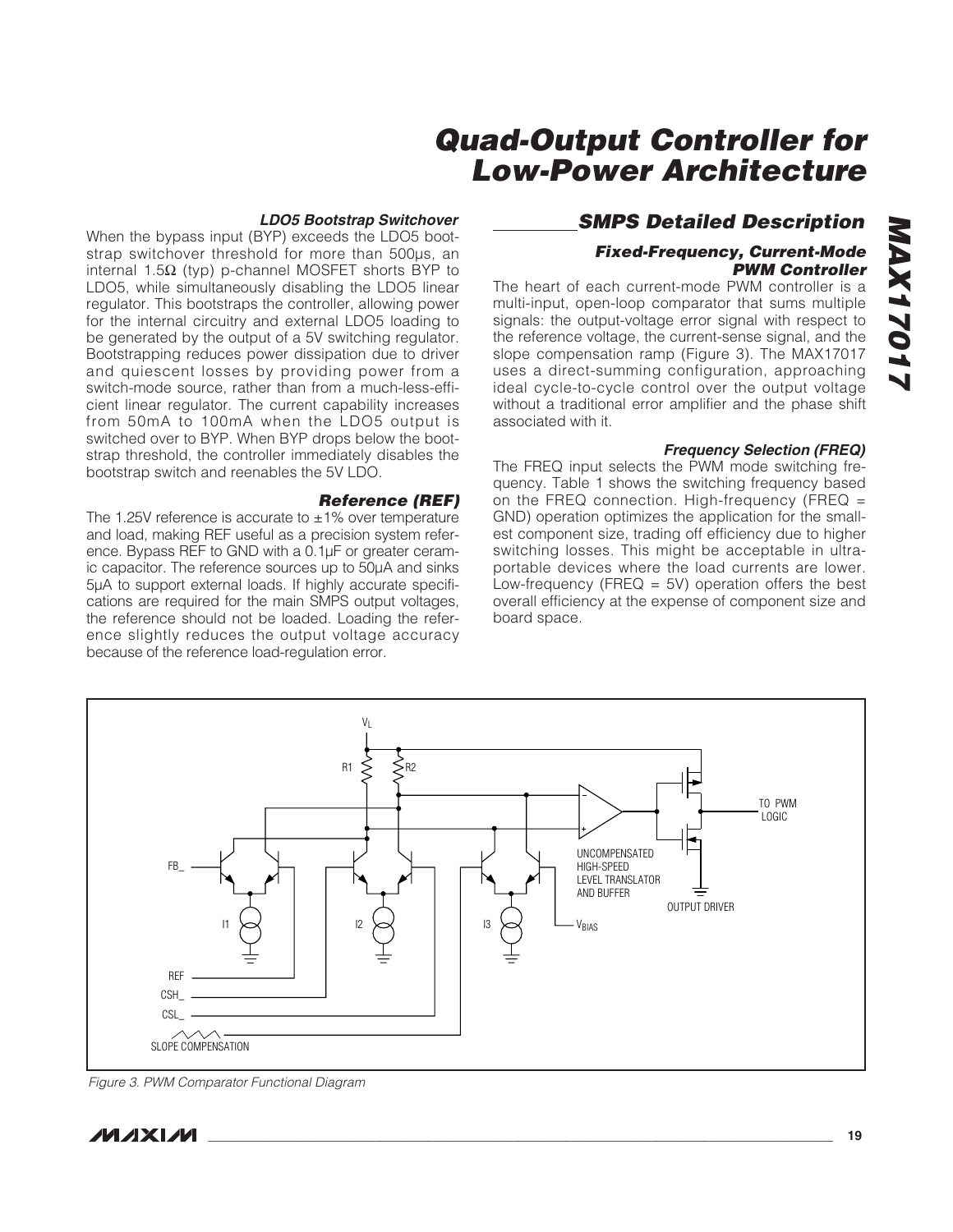**FREQUENCY SOFT-START TIME**

**REG A: 1200/fSWA REG C: 900/fSWC**

**STARTUP BLANKING TIME**

SYNC 0.5 x fSYNC — —fSYNC — —

**SWITCHING FREQUENCY**

REG C: 3.6ms 6ms 6ms 500kHz 3.6ms 6ms

REG C: 2.4ms 4ms 750kHz 2.4ms 4ms

REG C: 1.8ms 3ms 1MHz 1.8ms 3ms

### **Table 1. FREQ Table**

**PIN SELECT**

**MAX17017 MAX17017** 

|  | <b>REG A AND REG C</b> |  |  |
|--|------------------------|--|--|
|  |                        |  |  |

**SWITCHING**

**fSWA AND fSWC**

LDO5 250kHz REG A: 4.8ms

REF 375kHz REG A: 3.2ms

GND 500kHz REG A: 2.4ms

| <b>Light-Load Operation Control</b> |  |  |
|-------------------------------------|--|--|
|-------------------------------------|--|--|

The MAX17017 uses a light-load pulse-skipping operating mode for all switching regulators. The switching regulators turn off the low-side MOSFETs when the current sense detects zero inductor current. This keeps the inductor from discharging the output capacitors and forces the switching regulator to skip pulses under light-load conditions to avoid overcharging the output.

### **Idle-Mode Current-Sense Threshold**

When pulse-skipping mode is enabled, the on-time of the step-down controller terminates when the output voltage exceeds the feedback threshold and when the current-sense voltage exceeds the idle-mode currentsense threshold. Under light-load conditions, the ontime duration depends solely on the idle-mode current-sense threshold. This forces the controller to source a minimum amount of power with each cycle. To avoid overcharging the output, another on-time cannot begin until the output voltage drops below the feedback threshold. Since the zero-crossing comparator prevents the switching regulator from sinking current, the MAX17017 switching regulators must skip pulses. Therefore, the controller regulates the valley of the output ripple under light-load conditions.

### **Automatic Pulse-Skipping Crossover**

In skip mode, an inherent automatic switchover to PFM takes place at light loads. This switchover is affected by a comparator that truncates the low-side switch on-time at the inductor current's zero crossing. The zero-crossing

comparator senses the inductor current during the offtime. For regulator A, once V<sub>CSPA</sub> - V<sub>CSNA</sub> drops below the 1mV zero-crossing current-sense threshold, the comparator turns off the low-side MOSFET (DLA pulled low). For regulators B and C, once the current through the lowside MOSFET drops below 100mA, the zero-crossing comparator turns off the low-side MOSFET.

**SOFT-START TIME**

**1500/fSWA fSWB 1800/fSWB 3000/fSWB**

**STARTUP BLANKING TIME**

The minimum idle-mode current requirement causes the threshold between pulse-skipping PFM operation and constant PWM operation to coincide with the boundary between continuous and discontinuous inductor-current operation (also known as the critical conduction point). The load-current level at which PFM/PWM crossover occurs (ILOAD(SKIP)) is equivalent to half the idle-mode current threshold (see the Electrical Characteristics table for the idle-mode thresholds of each regulator). The switching waveforms can appear noisy and asynchronous when light loading causes pulse-skipping operation, but this is a normal operating condition that results in high light-load efficiency. Trade-offs in PFM noise vs. light-load efficiency are made by varying the inductor value. Generally, low inductor values produce a broader efficiency vs. load curve, while higher values result in higher full-load efficiency (assuming that the coil resistance remains fixed) and less output voltage ripple. Penalties for using higher inductor values include larger physical size and degraded load-transient response (especially at low input-voltage levels).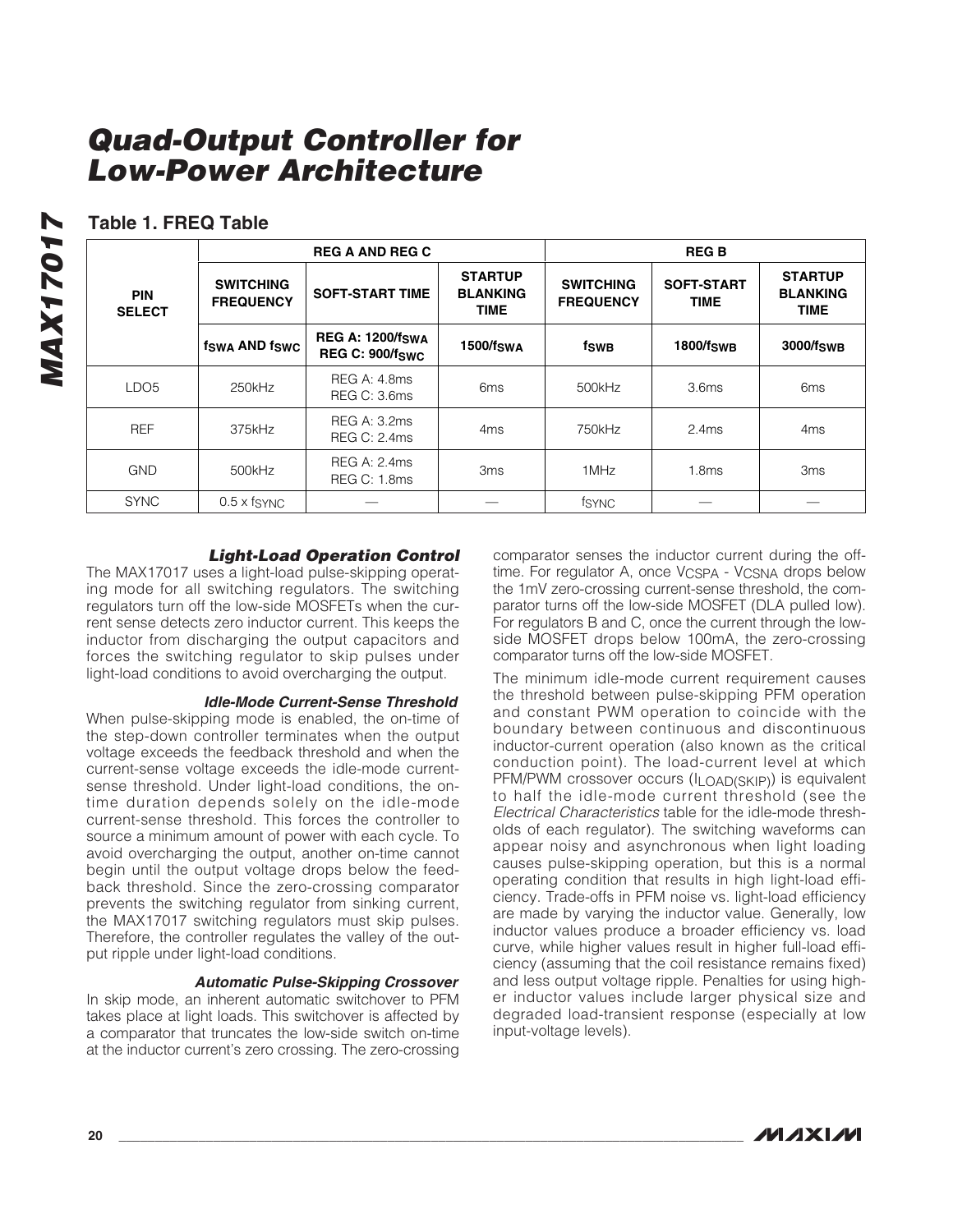### **SMPS POR, UVLO, and Soft-Start**

Power-on reset (POR) occurs when V<sub>CC</sub> rises above approximately 1.9V, resetting the undervoltage, overvoltage, and thermal-shutdown fault latches. The POR circuit also ensures that the low-side drivers are pulled low until the SMPS controllers are activated. The  $V_{CC}$  input undervoltage lockout (UVLO) circuitry prevents the switching regulators from operating if the 5V bias supply  $(V_{\rm CC}$  and  $V_{\rm DD}$ ) is below its 4.2V UVLO threshold.

### **Regulator A Startup**

Once the 5V bias supply rises above this input UVLO threshold and ONA is pulled high, the main step-down controller (regulator A) is enabled and begins switching. The internal voltage soft-start gradually increments the feedback voltage by 10mV every 12 switching cycles. Therefore, OUTA reaches its nominal regulation voltage 1200/fSWA after regulator A is enabled (see the REG A Startup Waveform (Heavy Load) graph in the Typical Operating Characteristics).

### **Regulator B and C Startup**

The internal step-down controllers start switching and the output voltages ramp up using soft-start. If the bias supply voltage drops below the UVLO threshold, the controller stops switching and disables the drivers (LX\_ becomes high impedance) until the bias supply voltage recovers.

Once the 5V bias supply and INBC rise above their respective input UVLO thresholds (SHDN must be pulled high to enable the reference), and ONB or ONC is pulled high, the respective internal step-down controller (regulator B or C) becomes enabled and begins switching. The internal voltage soft-start gradually increments the feedback voltage by 10mV every 24 switching cycles for regulator B or every 12 switching cycles for regulator C. Therefore, OUTB reaches its nominal regulation voltage 1800/fSWB after regulator B is enabled, and OUTC reaches its nominal regulation voltage 900/fSWC after regulator C is enabled (see the REG B Startup Waveform (Heavy Load) and REG C Startup Waveform (Heavy Load) graphs in the Typical Operating Characteristics).

### **SMPS Power-Good Outputs (POK)**

POKA, POKB, and POKC are the open-drain outputs of window comparators that continuously monitor each output for undervoltage and overvoltage conditions. POK\_ is actively held low in shutdown  $(\overline{SHDN} = \text{GND})$ , standby ( $ONA = ONB = ONC = GND$ ), and soft-start. Once the soft-start sequence terminates, POK\_

becomes high impedance as long as the output remains within  $\pm 8\%$  (min) of the nominal regulation voltage set by FB\_. POK\_ goes low once its corresponding output drops 12% (typ) below its nominal regulation point, an output overvoltage fault occurs, or the output is shut down. For a logic-level POK\_ output voltage, connect an external pullup resistor between POK\_ and LDO5. A 100kΩ pullup resistor works well in most applications.

### **SMPS Fault Protection**

### **Output Overvoltage Protection (OVP)**

If the output voltage rises above 112% (typ) of its nominal regulation voltage, the controller sets the fault latch, pulls POK\_ low, shuts down the respective regulator, and immediately pulls the output to ground through its low-side MOSFET. Turning on the low-side MOSFET with 100% duty cycle rapidly discharges the output capacitors and clamps the output to ground. However, this commonly undamped response causes negative output voltages due to the energy stored in the output LC at the instant the OVP occurs. If the load cannot tolerate a negative voltage, place a power Schottky diode across the output to act as a reverse-polarity clamp. If the condition that caused the overvoltage persists (such as a shorted high-side MOSFET), the input source also fails (short-circuit fault). Cycle V<sub>CC</sub> below 1V or toggle the respective enable input to clear the fault latch and restart the regulator.

### **Output Undervoltage Protection (UVP)**

Each MAX17017 includes an output undervoltage (UVP)-protection circuit that begins to monitor the output once the startup blanking period has ended. If any output voltage drops below 88% (typ) of its nominal regulation voltage, the UVP protection immediately sets the fault latch, pulls the respective POK output low, forces the high-side and low-side MOSFETs into highimpedance states ( $DH = DL = low$ ), and shuts down the respective regulator. Cycle V<sub>CC</sub> below 1V or toggle the respective enable input to clear the fault latch and restart the regulator.

### **Thermal-Fault Protection**

The MAX17017 features a thermal-fault-protection circuit. When the junction temperature rises above +160°C, a thermal sensor activates the fault latch, pulls **all** POK outputs low, and shuts down **all** regulators. Toggle SHDN to clear the fault latch and restart the controllers after the junction temperature cools by 15°C.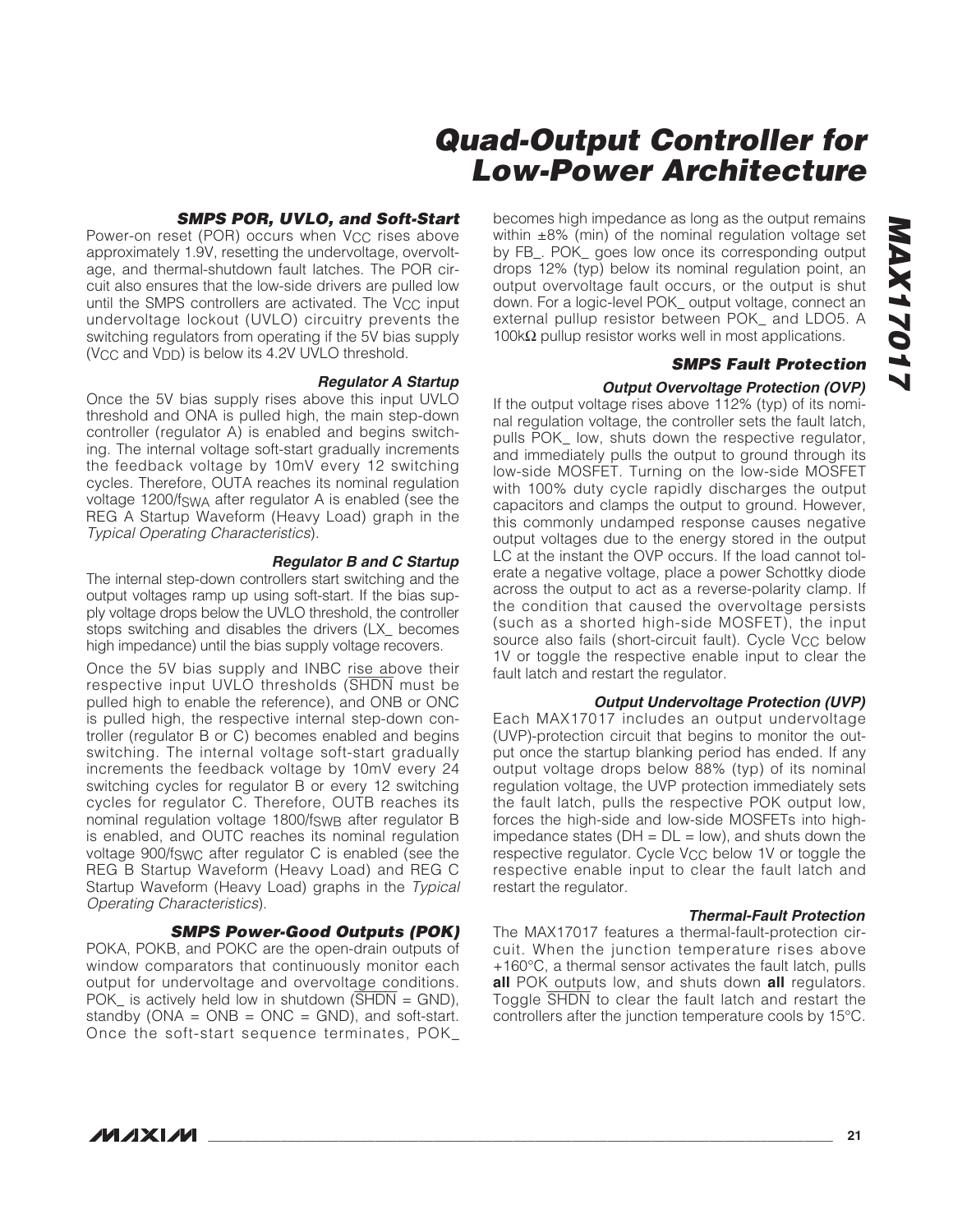### **VTT LDO Detailed Description**

### **VTT LDO Power-Good Output (POKD)**

POKD is the open-drain output of a window comparator that continuously monitors the VTT LDO output for undervoltage and overvoltage conditions. POKD is actively held low when the VTT LDO is disabled (OND = GND) and soft-start. Once the startup blanking time expires, POKD becomes high impedance as long as the output remains within  $\pm 6\%$  (min) of the nominal regulation voltage set by REFIND. POKD goes low once its corresponding output drops or rises 12% (typ) beyond its nominal regulation point or the output is shut down. For a logic-level POKD output voltage, connect an external pullup resistor between POKD and LDO5. A 100kΩ pullup resistor works well in most applications.

### **VTT LDO Fault Protection LDO Output Overvoltage Protection (OVP)**

If the output voltage rises above 112% (typ) of its nominal regulation voltage, the controller sets the fault latch, pulls POKD low, shuts down the source/sink linear regulator, and immediately pulls the output to ground through its low-side MOSFET. Turning on the low-side MOSFET with 100% duty cycle rapidly discharges the output capacitors and clamps the output to ground. Cycle V<sub>CC</sub> below 1V or toggle OND to clear the fault latch and restart the linear regulator.

### **LDO Output Undervoltage Protection (UVP)**

Each MAX17017 includes an output undervoltage protection (UVP) circuit that begins to monitor the output once the startup blanking period has ended. If the source/sink LDO output voltage drops below 88% (typ) of its nominal REFIND regulation voltage for 5ms, the UVP protection sets the fault latch, pulls the POKD output low, forces the output into a high-impedance state, and shuts down the linear regulator. Cycle V<sub>CC</sub> below 1V or toggle OND to clear the fault latch and restart the regulator.

### **SMPS Design Procedure (Step Down Regulators)**

Firmly establish the input voltage range and maximum load current before choosing a switching frequency and inductor operating point (ripple-current ratio). The primary design trade-off lies in choosing a good switching frequency and inductor operating point, and the following four factors dictate the rest of the design:

• **Input voltage range.** The maximum value (V<sub>IN(MAX)</sub>) must accommodate the worst-case, high ACadapter voltage. The minimum value (VIN(MIN)) must account for the lowest battery voltage after drops due to connectors, fuses, and battery selector switches. If there is a choice at all, lower input voltages result in better efficiency.

- **Maximum load current.** There are two values to consider. The peak load current (ILOAD(MAX)) determines the instantaneous component stresses and filtering requirements and thus drives output capacitor selection, inductor saturation rating, and the design of the current-limit circuit. The continuous load current (ILOAD) determines the thermal stresses and thus drives the selection of input capacitors, MOSFETs, and other critical heat-contributing components.
- **Switching frequency.** This choice determines the basic trade-off between size and efficiency. The optimal frequency is largely a function of maximum input voltage, due to MOSFET switching losses that are proportional to frequency and V<sub>IN</sub><sup>2</sup>.
- **Inductor operating point.** This choice provides trade-offs between size vs. efficiency and transient response vs. output ripple. Low inductor values provide better transient response and smaller physical size, but also result in lower efficiency, higher output ripple, and lower maximum load current, and due to increased ripple currents. The minimum practical inductor value is one that causes the circuit to operate at the edge of critical conduction (where the inductor current just touches zero with every cycle at maximum load). Inductor values lower than this grant no further size-reduction benefit. The optimum operating point is usually found between 20% and 50% ripple current. When pulse skipping (light loads), the inductor value also determines the loadcurrent value at which PFM/PWM switchover occurs.

### **Step-Down Inductor Selection**

The switching frequency and inductor operating point determine the inductor value as follows:

$$
L = \frac{V_{OUT}(V_{IN} - V_{OUT})}{V_{IN}f_{SW}I_{LOAD(MAX)}LIR}
$$

Find a low-loss inductor having the lowest possible DC resistance that fits in the allotted dimensions. Most inductor manufacturers provide inductors in standard values, such as 1.0μH, 1.5μH, 2.2μH, 3.3μH, etc. Also look for nonstandard values, which can provide a better compromise in LIR across the input voltage range. If using a swinging inductor (where the no-load inductance decreases linearly with increasing current), evaluate the LIR with properly scaled inductance values. For

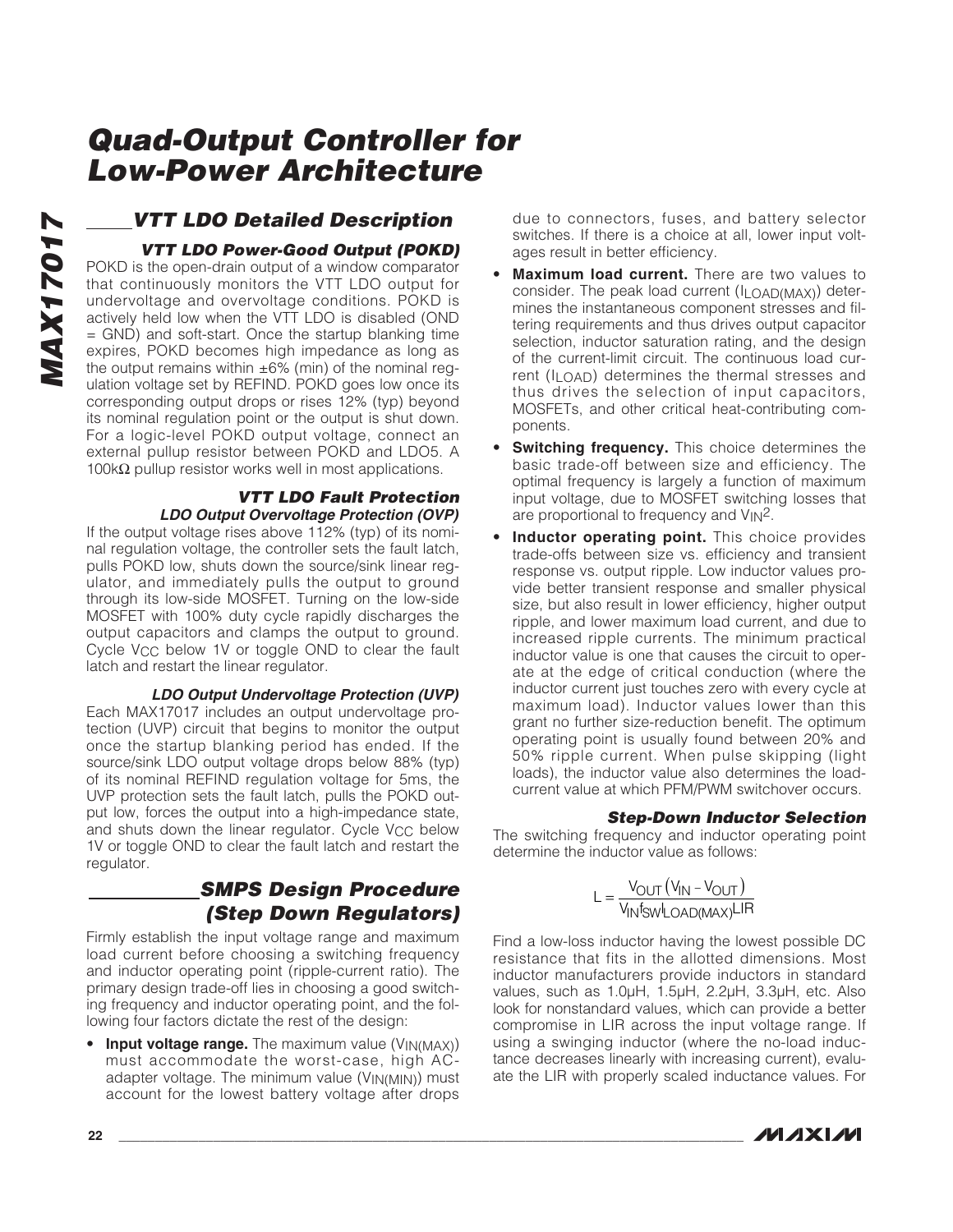the selected inductance value, the actual peak-to-peak inductor ripple current (ΔI<sub>INDUCTOR</sub>) is defined by:

$$
\Delta I_{INDUCTOR} = \frac{V_{OUT} (V_{IN} - V_{OUT})}{V_{IN} f_{SW} L}
$$

Ferrite cores are often the best choice, although soft saturating molded core inductors are inexpensive and can work well at 500kHz. The core must be large enough not to saturate at the peak inductor current (IPEAK):

$$
I_{PEAK} = I_{LOAD(MAX)} + \left(\frac{\Delta I_{INDUCTOR}}{2}\right)
$$

### **SMPS Output Capacitor Selection**

The output filter capacitor selection requires careful evaluation of several different design requirements stability, transient response, and output ripple voltage—that place limits on the output capacitance and ESR. Based on these requirements, the typical application requires a low-ESR polymer capacitor (lower cost but higher output-ripple voltage) or bulk ceramic capacitors (higher cost but low output-ripple voltage).

### **SMPS Loop Compensation**

Voltage positioning dynamically lowers the output voltage in response to the load current, reducing the loop gain. This reduces the output capacitance requirement (stability and transient) and output power dissipation requirements as well. The load-line is generated by sensing the inductor current through the high-side MOSFET on-resistance, and is internally preset to -5mV/A (typ) for regulator B and -7mV/A (typ) for regulator C. The loadline ensures that the output voltage remains within the regulation window over the full-load conditions.

The load line of the internal SMPS regulators also provides the AC ripple voltage required for stability. To maintain stability, the output capacitive ripple must be kept smaller than the internal AC ripple voltage, and crossover must occur before the Nyquist pole— (2fSW)/(1+D) occurs. Based on these loop requirements, a minimum output capacitance can be determined from the following:

When using only ceramic capacitors on the output, the required output capacitance is:

$$
C_{OUT} > \left(\frac{1}{2 f_{SW} R_{DROOP}}\right) \left(\frac{V_{FB}}{V_{OUT}}\right) \left(1 + \frac{V_{OUT}}{V_{IN}}\right)
$$

where RDROOP is 2RSENSE for regulator A, 5mV/A for regulator B, or 7mV/A for regulator C as defined in the

Electrical Characteristics table, and fsw is the switching frequency selected by the FREQ setting (see Table 1).

When using only polymer capacitors on the output, the additional ESR of the output (RESR) must be taken into consideration.

For duty cycles less than 40% using polymer capacitors:

$$
C_{\text{OUT}} > \left(\frac{1}{2 f_{\text{SW}} \left(\text{R}_{\text{D}\text{ROOP}} + \text{R}_{\text{ESR}} \times \text{V}_{\text{FB}} \; / \; \text{V}_{\text{OUT}}}\right) \left(\frac{\text{V}_{\text{FB}}}{\text{V}_{\text{OUT}}} \right) \left(1 + \frac{\text{V}_{\text{OUT}}}{\text{V}_{\text{IN}}}\right)
$$

For duty cycles above 40% using polymer capacitors, the ESR and COUT must meet the conditions listed below:

$$
R_{ESR} < R_{DROOP} \left( \frac{V_{OUT}}{V_{FB}} \right)
$$
\n
$$
C_{OUT} > \left( \frac{1}{2f_{SW}R_{DROOP}} \right) \left( \frac{V_{FB}}{V_{OUT}} \right) \left( 1 + \frac{V_{OUT}}{V_{IN}} \right)
$$

When the ESR condition described above is not satisfied, or when using a mix of ceramic and polymer capacitors on the output, an additional feedback polecapacitor from FB to analog ground (CFB) is necessary to cancel the output capacitor ESR zero:

$$
C_{FB} > \left(\frac{C_{OUT}R_{ESR}}{R_{FB}}\right)
$$

where RFB is the parallel impedance of the FB resistive divider.

### **SMPS Output Ripple Voltage**

With polymer capacitors, the effective series resistance (ESR) dominates and determines the output ripple voltage. The step-down regulator's output ripple voltage (VRIPPLE) equals the total inductor ripple current (ΔIINDUCTOR) multiplied by the output capacitor's ESR. Therefore, the maximum ESR to meet the output ripple voltage requirement is:

$$
R_{ESR} \leq \left[\frac{V_{IN}f_{SW}L}{(V_{IN} - V_{OUT})V_{OUT}}\right]V_{RIPPLE}
$$

where fsw is the switching frequency. The actual capacitance value required relates to the physical case size needed to achieve the ESR requirement, as well as to the capacitor chemistry. Thus, polymer capacitor selection is usually limited by ESR and voltage rating rather than by capacitance value. Alternatively, combining ceramics (for the low ESR) and polymers (for the bulk capacitance) helps balance the output capacitance vs. output ripple voltage requirements.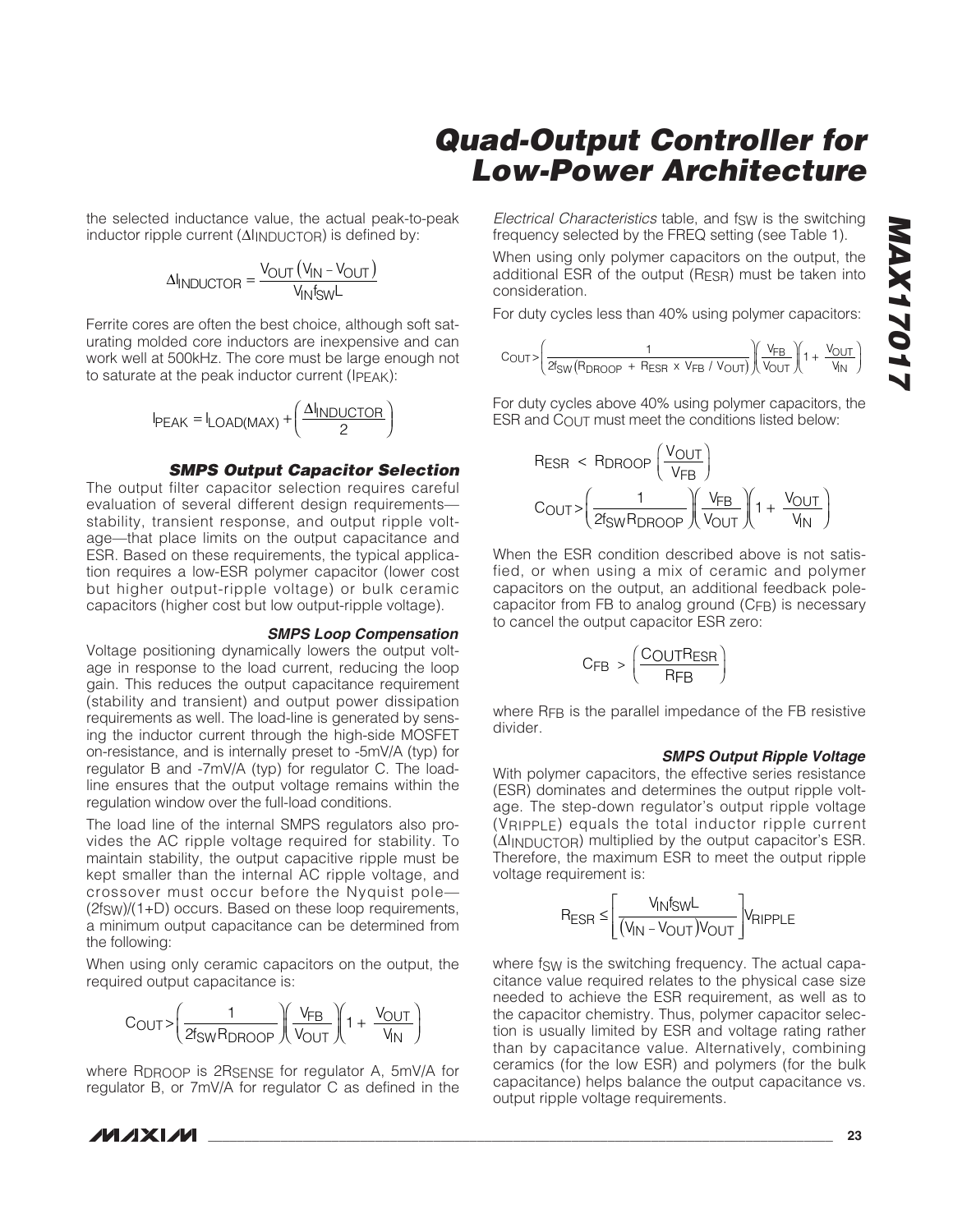### **Internal SMPS Transient Response**

The load-transient response depends on the overall output impedance over frequency, and the overall amplitude and slew rate of the load step. In applications with large, fast load transients (load step > 80% of full load and slew rate  $> 10A/\mu s$ ), the output capacitor's high-frequency response—ESL and ESR—needs to be considered. To prevent the output voltage from spiking too low under a load-transient event, the ESR is limited by the following equation (ignoring the sag due to finite capacitance):

$$
R_{ESR} \leq \left(\frac{V_{STEP}}{\Delta I_{LOAD(MAX)}} - R_{PCB}\right)
$$

where V<sub>STEP</sub> is the allowed voltage drop, ΔI<sub>LOAD</sub>(MAX) is the maximum load step, and RPCB is the parasitic board resistance between the load and output capacitor.

The capacitance value dominates the midfrequency output impedance and dominates the load-transient response as long as the load transient's slew rate is less than two switching cycles. Under these conditions, the sag and soar voltages depend on the output capacitance, inductance value, and delays in the transient response. Low inductor values allow the inductor current to slew faster, replenishing charge removed from or added to the output filter capacitors by a sudden load step, especially with low differential voltages across the inductor. The sag voltage (V<sub>SAG</sub>) that occurs after applying the load current can be estimated by the following:

$$
V_{SAG}=\frac{L\big(\Delta I_{LOAD(MAX)}\big)^2}{2C_{OUT}\big(V_{IN}\times D_{MAX}-V_{OUT}\big)}+\frac{\Delta I_{LOAD(MAX)}\big(T-\Delta T\big)}{C_{OUT}}
$$

where DMAX is the maximum duty factor (see the Electrical Characteristics table), T is the switching period (1/fosc), and  $\Delta T$  equals  $V_{\text{OUT}}/V_{\text{IN}} \times T$  when in PWM mode, or  $L \times I_{\text{IDLE}}/(V_{\text{IN}} - V_{\text{OUT}})$  when in pulse-skipping mode. The amount of overshoot voltage (V<sub>SOAR</sub>) that occurs after load removal (due to stored inductor energy) can be calculated as:

$$
V_{SOAR} \approx \frac{\left(\Delta I_{LOAD(MAX)}\right)^2 L}{2C_{OUT}V_{OUT}}
$$

When using low-capacity ceramic filter capacitors, capacitor size is usually determined by the capacity needed to prevent V<sub>SOAR</sub> from causing problems during load transients. Generally, once enough capacitance is added to meet the overshoot requirement, undershoot at the rising load edge is no longer a problem.

### **Input Capacitor Selection**

The input capacitor must meet the ripple current requirement (IRMS) imposed by the switching currents. The IRMS requirements of an individual regulator can be determined by the following equation:

$$
I_{RMS} = \left(\frac{I_{LOAD}}{V_{IN}}\right)\sqrt{V_{OUT}(V_{IN} - V_{OUT})}
$$

The worst-case RMS current requirement occurs when operating with  $V_{IN} = 2V_{OUT}$ . At this point, the above equation simplifies to  $I<sub>RMS</sub> = 0.5 \times I<sub>LOAD</sub>$ . However, the MAX17017 uses an interleaved fixed-frequency architecture, which helps reduce the overall input RMS current on the INBC input supply.

For the MAX17017 system (INA) supply, nontantalum chemistries (ceramic, aluminum, or OS-CON) are preferred due to their resistance to inrush surge currents typical of systems with a mechanical switch or connector in series with the input. For the MAX17017 INBC input supply, ceramic capacitors are preferred on input due to their low parasitic inductance, which helps reduce the high-frequency ringing on the INBC supply when the internal MOSFETs are turned off. Choose an input capacitor that exhibits less than +10°C temperature rise at the RMS input current for optimal circuit longevity.

### **BST Capacitors**

The boost capacitors (CBST) must be selected large enough to handle the gate charging requirements of the high-side MOSFETs. For these low-power applications, 0.1μF ceramic capacitors work well.

### **Regulator A Power-MOSFET Selection**

Most of the following MOSFET guidelines focus on the challenge of obtaining high load-current capability when using high-voltage (> 20V) AC adapters. Lowcurrent applications usually require less attention.

The high-side MOSFET  $(N_H)$  must be able to dissipate the resistive losses plus the switching losses at both VIN(MIN) and VIN(MAX). Ideally, the losses at VIN(MIN) should be roughly equal to the losses at VIN(MAX), with lower losses in between. If the losses at VIN(MIN) are significantly higher, consider increasing the size of NH. Conversely, if the losses at VIN(MAX) are significantly higher, consider reducing the size of  $N_H$ . If  $V_{IN}$  does not vary over a wide range, maximum efficiency is achieved by selecting a high-side MOSFET ( $NH$ ) that has conduction losses equal to the switching losses.

Choose a low-side MOSFET  $(N<sub>1</sub>)$  that has the lowest possible on-resistance (RDS(ON)), comes in a moderate-sized package (i.e., 8-pin SO, DPAK, or D2PAK),

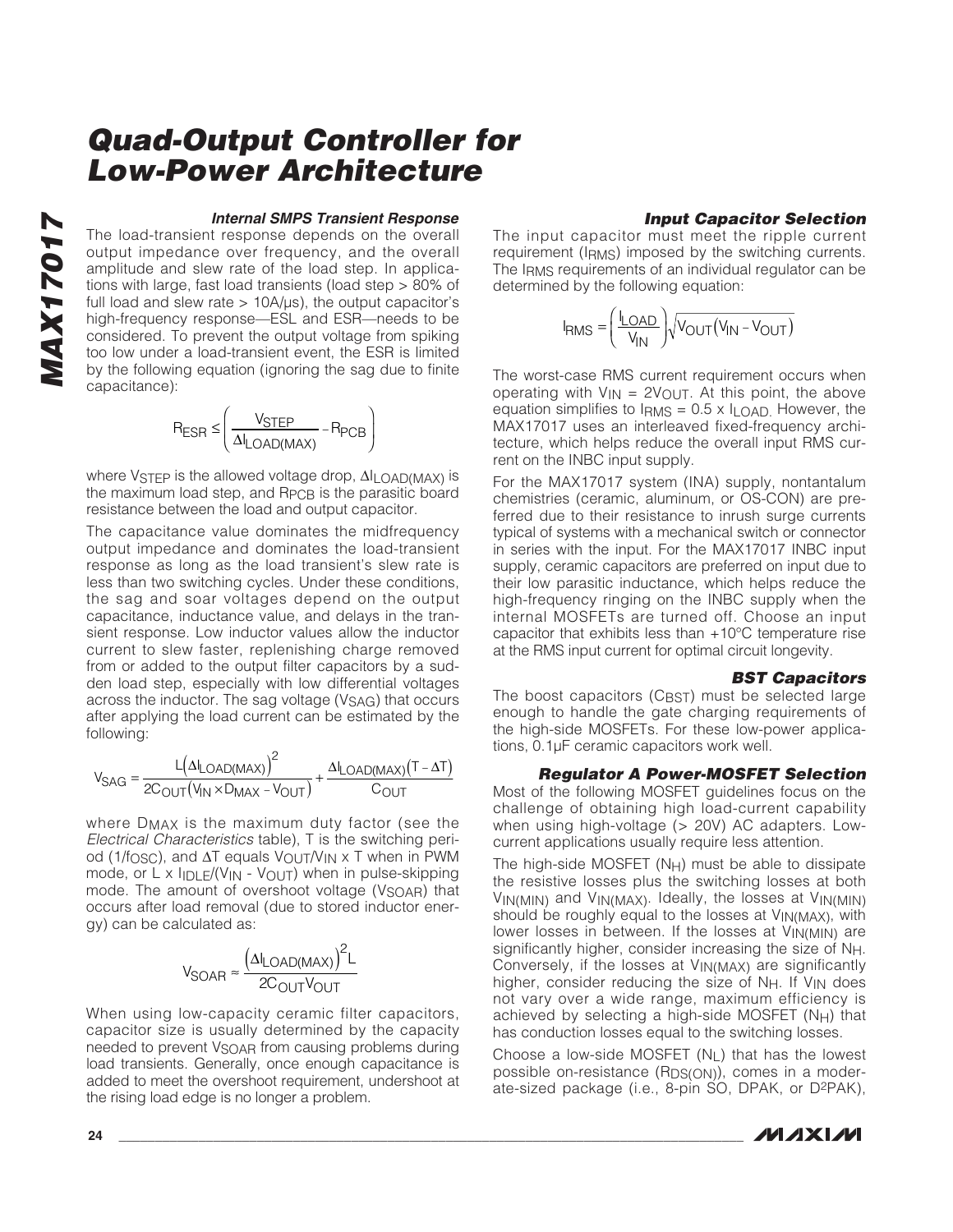and is reasonably priced. Ensure that the MAX17017 DLA gate driver can supply sufficient current to support the gate charge and the current injected into the parasitic drain-to-gate capacitor caused by the high-side MOSFET turning on; otherwise, cross-conduction problems might occur. Switching losses are not an issue for the low-side MOSFET since it is a zero-voltage switched device when used in the step-down topology.

### **Power-MOSFET Dissipation**

Worst-case conduction losses occur at the duty factor extremes. For the high-side MOSFET  $(N_H)$ , the worstcase power dissipation due to resistance occurs at minimum input voltage:

$$
PD(N_H \text{ Resistance}) = \left(\frac{V_{OUT}}{V_{IN}}\right) (I_{LOAD})^2 R_{DS(ON)}
$$

Generally, use a small high-side MOSFET to reduce switching losses at high input voltages. However, the R<sub>DS(ON)</sub> required to stay within package power-dissipation limits often limits how small the MOSFET can be. The optimum occurs when the switching losses equal the conduction (RDS(ON)) losses. High-side switching losses do not become an issue until the input is greater than approximately 15V.

Calculating the power dissipation in high-side MOSFETs (NH) due to switching losses is difficult, since it must allow for difficult-to-quantify factors that influence the turn-on and turn-off times. These factors include the internal gate resistance, gate charge, threshold voltage, source inductance, and PC board (PCB) layout characteristics. The following switching loss calculation provides only a very rough estimate and is no substitute for breadboard evaluation, preferably including verification using a thermocouple mounted on N<sub>H</sub>:

> $PD(N_H$ Switching) =  $\mathsf{I}_{\mathsf{DAD}}\mathsf{Q}$ I  ${\sf Load^Qg}({\sf sw})$  ,  ${\sf Coss} {\sf V}$ GATE  $\frac{(\text{SW})}{\text{S}} + \frac{\text{UOS} \cdot \text{VIN}(\text{MAX})}{2}$  V<sub>IN(MAX)</sub> fsw  $\sqrt{2}$  $\overline{\mathcal{N}}$ ⎞ ⎠ ⎟

where  $C<sub>OSS</sub>$  is the output capacitance of N<sub>H</sub>,  $Q<sub>G(SW)</sub>$  is the charge needed to turn on the NH MOSFET, and IGATE is the peak gate-drive source/sink current (1A typ).

Switching losses in the high-side MOSFET can become a heat problem when maximum AC adapter voltages are applied, due to the squared term in the switchingloss equation (C x  $V_{\text{IN}}^2$  x fsw). If the high-side MOSFET chosen for adequate RDS(ON) at low battery voltages becomes extraordinarily hot when subjected to VIN(MAX), consider choosing another MOSFET with lower parasitic capacitance.

For the low-side MOSFET (NL) the worst-case power dissipation always occurs at maximum battery voltage:

$$
PD(N_L \text{ Resistance}) = \left[1 - \left(\frac{V_{OUT}}{V_{IN(MAX)}}\right)\right] (I_{LOAD})^2 R_{DS(ON)}
$$

The absolute worst case for MOSFET power dissipation occurs under heavy overload conditions that are greater than ILOAD(MAX), but are not high enough to exceed the current limit and cause the fault latch to trip. To protect against this possibility, "overdesign" the circuit to tolerate:

$$
I_{\text{LOAD}} = I_{\text{LIMIT}} - \left(\frac{\Delta I_{\text{INDUCTOR}}}{2}\right)
$$

where ILIMIT is the peak current allowed by the currentlimit circuit, including threshold tolerance and senseresistance variation. The MOSFETs must have a relatively large heatsink to handle the overload power dissipation.

Choose a Schottky diode  $(D_1)$  with a forward voltage drop low enough to prevent the low-side MOSFET's body diode from turning on during the dead time. As a general rule, select a diode with a DC current rating equal to 1/3 the load current. This diode is optional and can be removed if efficiency is not critical.

### **Regulator A Step-Up Converter Configuration**

Regulator A can be configured as a step-up converter (Figure 4). When UP/DN is pulled low, regulator A operates as a step-up converter (for 1 Li+ cell applications). It typically generates a 5V output voltage from a 3V to 5V battery input voltage. The step-up converter uses a current-mode architecture; the difference between the feedback voltage and a 1V reference signal generates an error signal that programs the peak inductor current to regulate the output voltage. The step-up converter is internally compensated, reducing external component requirements.

When regulator A is configured as a step-up converter, SHDN should be connected to GND. ONA is the master enable switch. ONA rising enables REF and the bias block. Connect LDO5 and INLDO together with OUTA and connect BYP to either OUTA or INA.

At light loads, efficiency is enhanced by an idle mode in which switching occurs only as needed to service the load. This idle-mode threshold is determined by comparing the current-sense signal to an internal reference. In idle mode, the synchronous rectifier shuts off once the current-sense voltage (CSPA - CSNA) drops below 1mV, preventing negative inductor current.

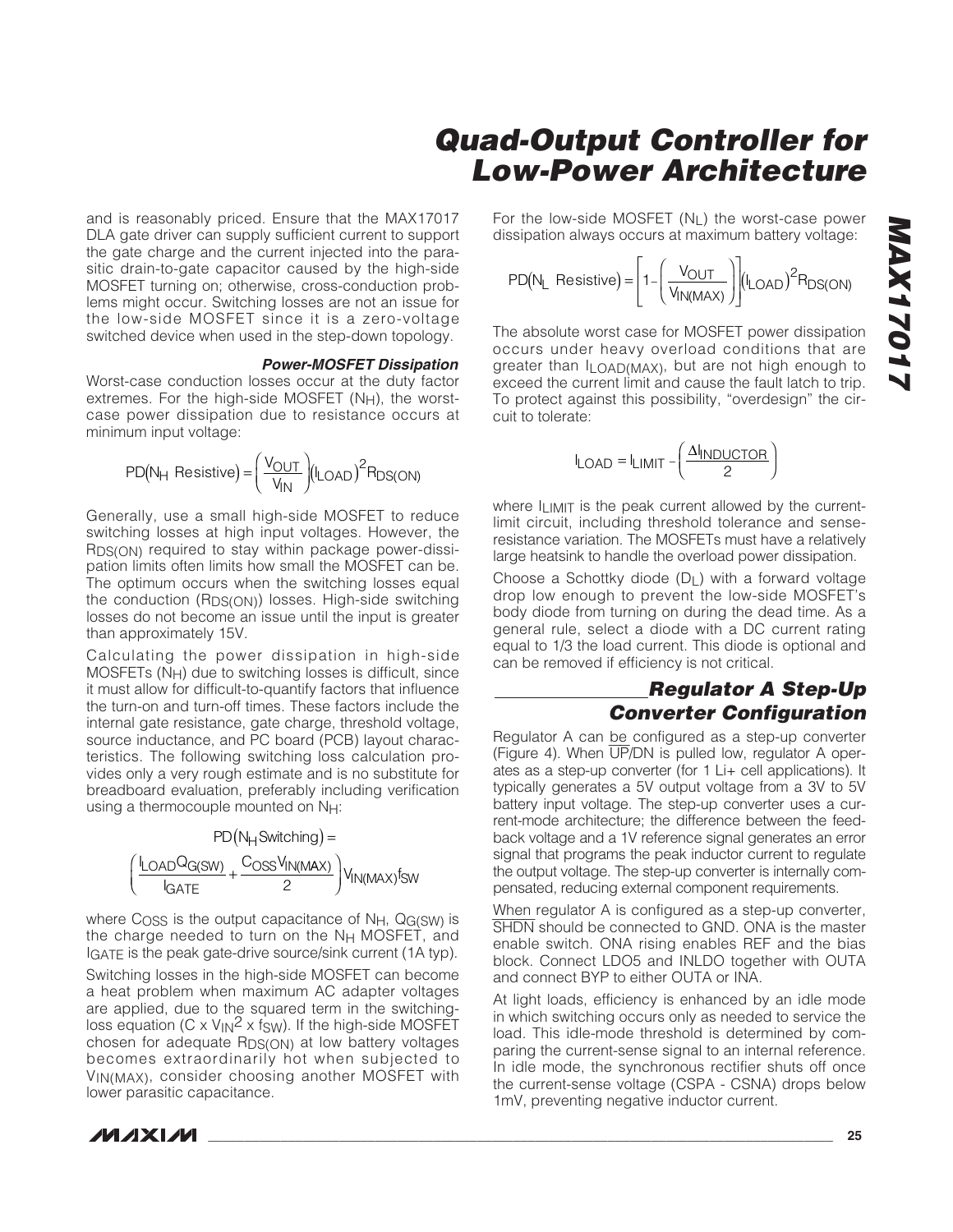

Figure 4. Standard Application Circuit 2, Regulator A Configured as Step-Up Converter

**MAX17017**

**MAX17017**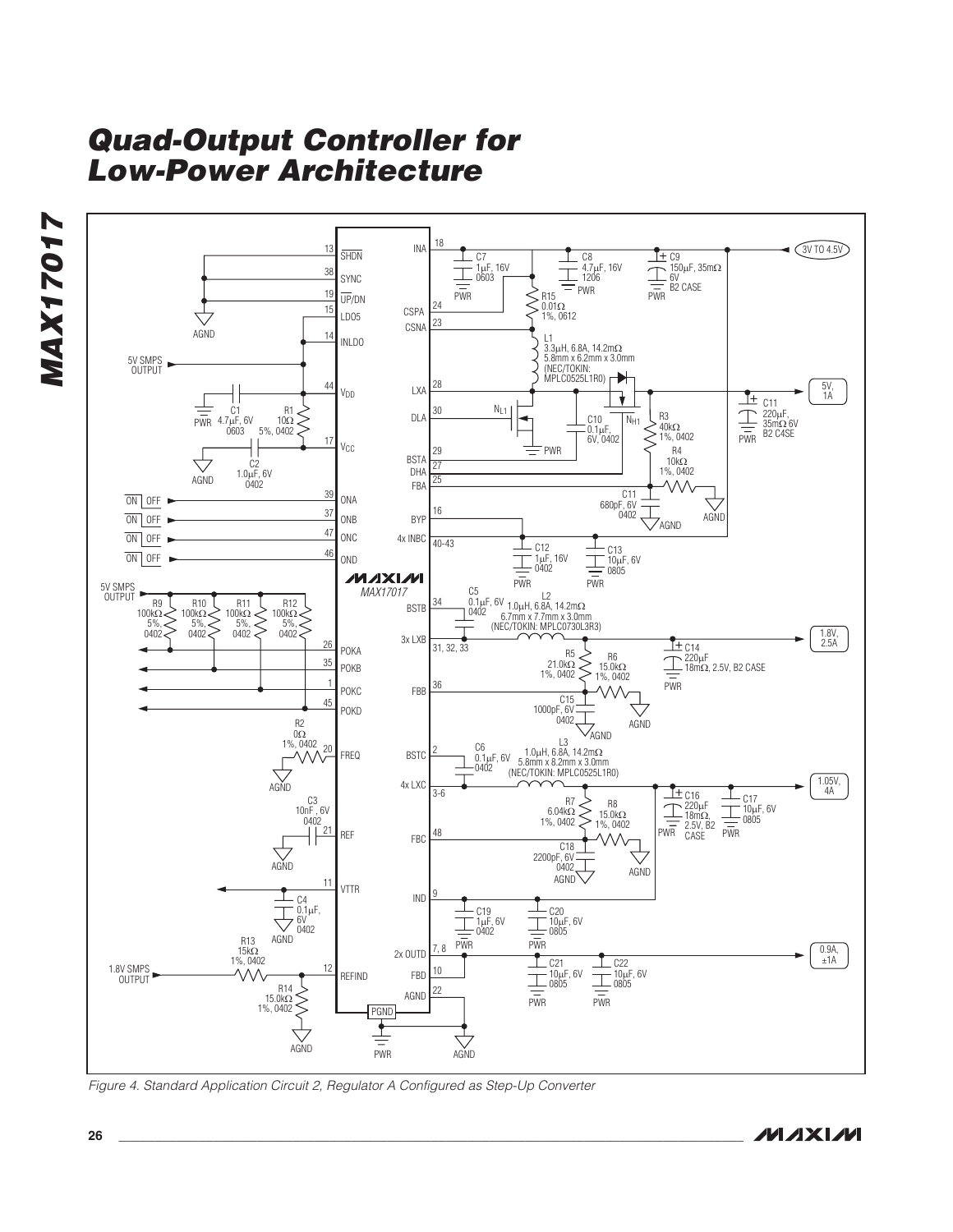# **MAX17017**

# **Quad-Output Controller for Low-Power Architecture**

### **Step-Up Configuration Inductor Selection**

The switching frequency and inductor operating point determine the inductor value as follows:

$$
L = \left(\frac{V_{IN}}{V_{OUT}}\right)^2 \left(\frac{V_{OUT} - V_{VIN}}{I_{LOAD(MAX)}f_{SW}LIR}\right)
$$

Choose an available inductor value from an appropriate inductor family. Calculate the maximum DC input current at the minimum input voltage VIN(MIN) using conservation of energy:

$$
I_{VIN(DC,MAX)} = \frac{I_{LOAD(MAX)}V_{OUT}}{V_{IN(MIN)}}
$$

Calculate the ripple current at that operating point and the peak current required for the inductor:

$$
\Delta I_{INDUCTOR} = \frac{V_{IN}(V_{OUT} - V_{IN})}{V_{OUT}f_{SW}L}
$$
\n
$$
I_{PEAK} = I_{LOAD(MAX)} + \left(\frac{\Delta I_{INDUCTOR}}{2}\right)
$$

The inductor's saturation current rating and the MAX17017's LXA current limit should exceed IPFAK and the inductor's DC current rating should exceed IVIN(DC,MAX). For good efficiency, choose an inductor with less than 0.1 $Ω$  series resistance.

### **Step-Up Configuration Output Capacitor Selection**

For boost converter, during continuous operation, the output capacitor has a trapezoidal current profile. The large RMS ripple current in the output capacitor must be rated to handle the current. The RMS current is greatest at  $I$ <sub>LOAD</sub>(MAX) and minimum input working voltage. Therefore, the output capacitor should be chosen with a rating at least ICOUT(RMS). The RMS current into the capacitor is then given by:

$$
I_{\text{COUT}(\text{RMS})} \cong I_{\text{LOAD}} \sqrt{\frac{V_{\text{OUT}} - V_{\text{IN}}}{V_{\text{IN}}}}
$$

The total output voltage ripple has two components: the capacitive ripple caused by the charging and discharging of the output capacitance, and the resistive ripple due to the capacitor's equivalent series resistance (ESR):  $V_{\text{RIPPLE}} = V_{\text{RIPPLE(C)}} + V_{\text{RIPPLE(ESR)}}$ 

$$
V_{RIPPLE(C)} \approx \frac{I_{OUT}}{C_{OUT}} \left(\frac{V_{OUT} - V_{IN}}{V_{OUT} f_{SW}}\right)
$$

and:

### $V_{\text{RIPPLE(ESR)}} \approx I_{\text{PEAK}}$ RESR

where IPEAK is the peak inductor current. For polymer capacitors, the output voltage ripple is typically dominated by resistive ripple voltage. The voltage rating and temperature characteristics of the output capacitor must also be considered. The output ripple voltage due to the frequency-dependent term can be compensated by using capacitors of very low ESR to maintain low ripple voltage. Note that all ceramic capacitors typically have large temperature coefficient and bias voltage coefficients. The actual capacitor value in circuit is typically significantly less than the stated value.

### **Step-Up Configuration Loop Compensation**

The boost converter small-signal model contains a right half-plane (RHP) zero. The presence of an RHP zero tends to destabilize wide-bandwidth feedback loop because during a transient, the output initially changes in the wrong direction. Also when an RHP zero is present, it is difficult to obtain an adequate phase margin. RHP is determined by inductance L, duty cycle D<sub>up</sub>, and load R. The RHP is:

$$
f_{RHP} = \frac{(1 - D_{UP})^2 R}{2\pi L}
$$

To maintain stability, crossover must occur before the RHP. To make sure the phase margin is big enough to stabilize the circuit, the converter crossover must be kept  $4 \sim 10$  times slower than the RHP zero. A minimum output capacitance is determined from the following:

$$
C_{\text{OUT}} > 4 \left( \frac{A_{\text{STEP-UP}}}{R_{\text{CS}}} \right) \left( \frac{V_{\text{REF}}}{V_{\text{OUT}}(1 - D_{\text{UP}})R} L \right)
$$

where ASTEP-UP is equal to 1.25, which is the error amplifier gain divided by the current-sense gain;  $R_{CS}$  is the current-sensing resistor.

Additionally, an additional feedback pole—capacitor from FB to analog ground (C<sub>FB</sub>)—might be necessary to cancel the unwanted ESR zero of the output capacitor.

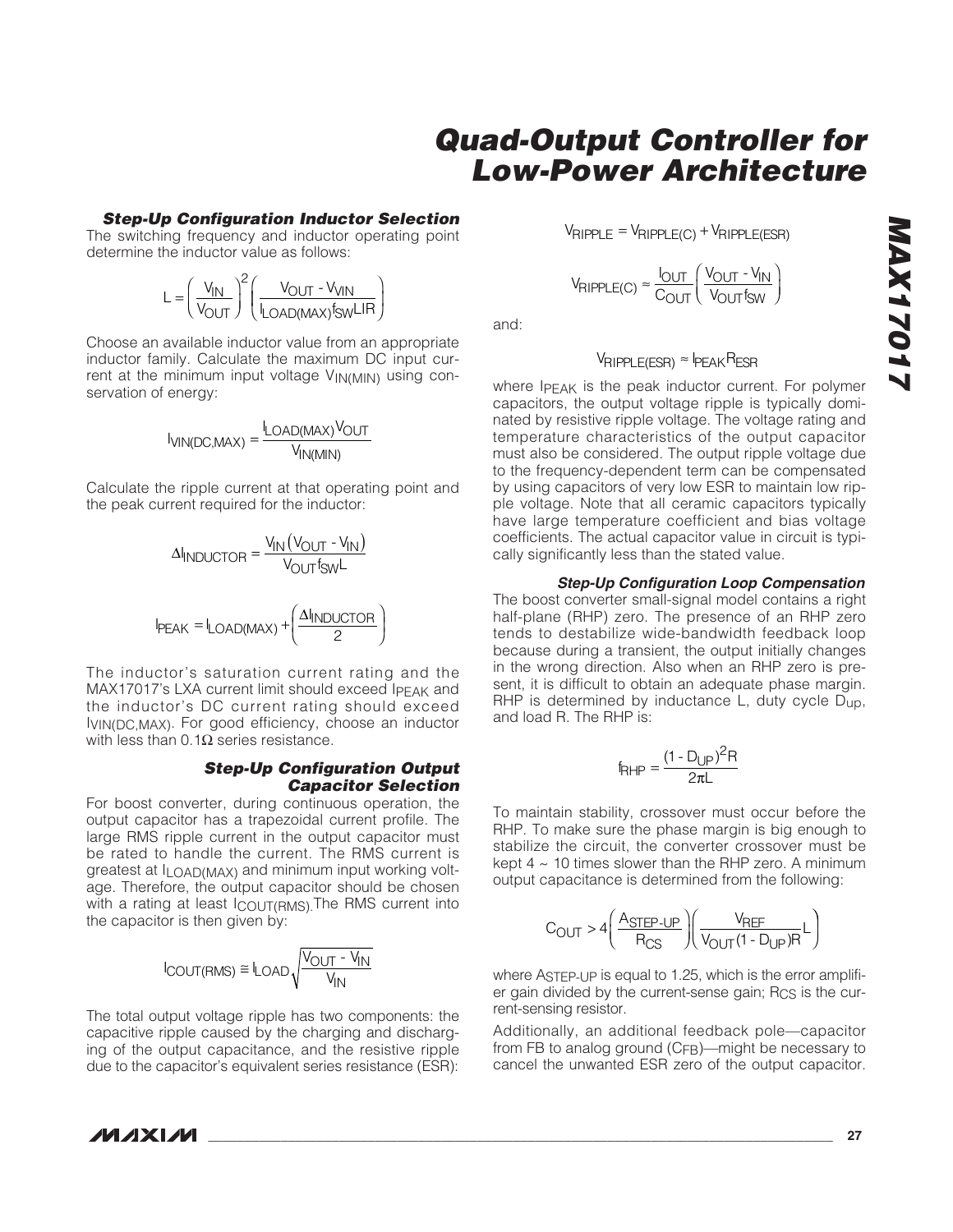In general, if the ESR zero occurs before the Nyquist pole, then canceling the ESR zero is recommended: If:

$$
ESR > \left(\frac{G_{CS}V_{OUT}}{(1-D)AV_{REF}}\right)
$$

then:

**MAX17017**

**MAX1701** 

$$
C_{FB} > \left(\frac{C_{OUT}ESR}{R_{FB}}\right)
$$

where R<sub>FB</sub> is the parallel impedance of the FB resistive divider.

### **Step-Up Configuration Input Capacitor Selection**

The current in the boost converter input capacitor does not contain large square-wave currents as found in the output capacitor. Therefore, the input capacitor selection is less critical due to the output capacitor. However, a low ESR is recommended.

The RMS input ripple current for a boost converter is:

$$
I_{CIN(RMS)} \approx \frac{0.3 V_{IN(MIN)} D_{MAX}}{L f_{SW}}
$$

### **VTT LDO Design Procedure**

### **IND Input Capacitor Selection (CIND)**

The value of the IND bypass capacitor is chosen to limit the amount of ripple and noise at IND, and the amount of voltage sag during a load transient. Typically, IND connects to the output of a step-down switching regulator, which already has a large bulk output capacitor. Nevertheless, a ceramic capacitor equivalent to half the VTT output capacitance should be added and placed as close as possible to IND. The necessary capacitance value must be increased with larger load current, or if the trace from IND to the power source is long and results in relatively high input impedance.

### **VTT LDO Output Voltage (FBD)**

The VTT output stage is powered from the IND input. The VTT output voltage is set by the REFIND input. REFIND sets the VTT LDO feedback regulation voltage (VFBD = VREFIND) and the VTTR output voltage. The VTT LDO (FBD voltage) and VTTR track the REFIND voltage over a 0.5V to 1.5V range. This reference input feature makes the MAX17017 ideal for memory applications in which the termination supply must track the supply voltage.

### **VTT LDO Output Capacitor Selection (COUTD)**

A minimum value of 20μF or greater ceramic is needed to stabilize the VTT output (OUTD). This value of capacitance limits the switching regulator's unity-gain bandwidth frequency to approximately 1.2MHz (typ) to allow adequate phase margin for stability. To keep the capacitor acting as a capacitor within the switching regulator's bandwidth, it is important that ceramic capacitors with low ESR and ESL be used.

Since the gain bandwidth is also determined by the transconductance of the output MOSFETs, which increases with load current, the output capacitor might need to be greater than 20μF if the load current exceeds 1.5A, but can be smaller than 20μF if the maximum load current is less than 1.5A. As a guideline, choose the minimum capacitance and maximum ESR for the output capacitor using the following:

$$
C_{\text{OUT\_MIN}} = 20 \mu F \times \sqrt{\frac{I_{\text{LOAD}}}{1.5 \text{A}}}
$$

and:

$$
R_{ESR\_MAX} = 5m\Omega \times \sqrt{\frac{I_{LOAD}}{1.5A}}
$$

RESR value is measured at the unity-gain-bandwidth frequency given by approximately:

$$
f_{GBW} = \frac{36}{C_{OUT}} \times \sqrt{\frac{I_{LOAD}}{1.5A}}
$$

Once these conditions for stability are met, additional capacitors, including those of electrolytic and tantalum types, can be connected in parallel to the ceramic capacitor (if desired) to further suppress noise or voltage ripple at the output.

### **VTTR Output Capacitor Selection**

The VTTR buffer is a scaled-down version of the VTT regulator, with much smaller output transconductance. Therefore, the VTTR compensation requirements also scale. For typical applications requiring load currents up to ±3mA, a 0.22μF or greater ceramic capacitor is recommended (R<sub>ESR</sub>  $<$  0.3Ω).

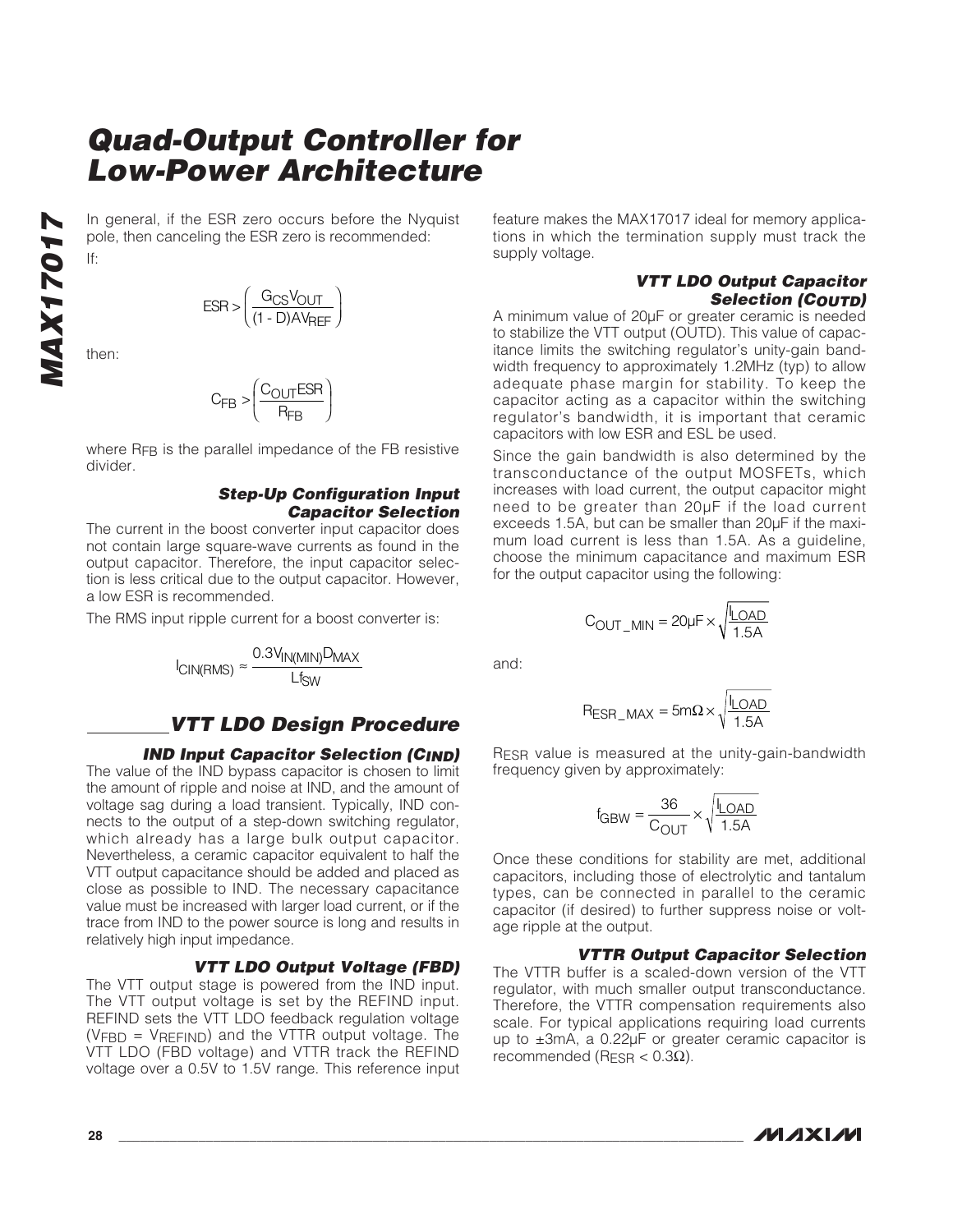### **VTT LDO Power Dissipation**

Power loss in the MAX17017 VTT LDO is significant and can become a limiting design factor in the overall MAX17017 design:

### $PDVTT = 2A \times 0.9V = 1.8W$

The 1.8W total power dissipation is within the 40-pin TQFN multilayer board power-dissipation specification of 2.9W. The typical DDR termination application does not actually continuously source or sink high currents. The actual VTT current typically remains around 100mA to 200mA under steady-state conditions. VTTR is down in the microampere range, though the Intel specification requires 3mA for DDR1 and 1mA for DDR2. True worst-case power dissipation occurs on an output short-circuit condition with worst-case current limit. MAX17017 does not employ any foldback current limiting, and relies on the internal thermal shutdown for protection. Both the VTT and VTTR output voltages are referenced to the same REFIND input.

### **Applications Information**

### **Minimum Input Voltage**

The minimum input operating voltage (dropout voltage) is restricted by the maximum duty-cycle specification (see the Electrical Characteristics table). For the best dropout performance, use the slowest switching frequency setting (FREQ = GND). However, keep in mind that the transient performance gets worse as the step-down regulators approach the dropout voltage, so bulk output capacitance must be added (see the voltage sag and soar equations in the Design Procedure section). The absolute point of dropout occurs when the inductor current ramps down during the off-time (ΔIDOWN) as much as it ramps up during the on-time  $(\Delta I_{UP})$ . This results in a minimum operating voltage defined by the following equation:

$$
V_{IN(MIN)} = V_{OUT} + V_{CHG} + h \left(\frac{1}{D_{MAX}} - 1\right) (V_{OUT} + V_{DIS})
$$

where V<sub>CHG</sub> and V<sub>DIS</sub> are the parasitic voltage drops in the charge and discharge paths, respectively. A reasonable minimum value for h is 1.5, while the absolute minimum input voltage is calculated with  $h = 1$ .

### **Maximum Input Voltage**

The MAX17017 controller includes a minimum on-time specification, which determines the maximum input operating voltage that maintains the selected switching frequency (see the Electrical Characteristics table). Operation above this maximum input voltage results in pulse skipping to avoid overcharging the output. At the beginning of each cycle, if the output voltage is still

**MAXIM** 

above the feedback threshold voltage, the controller does not trigger an on-time pulse, effectively skipping a cycle. This allows the controller to maintain regulation above the maximum input voltage, but forces the controller to effectively operate with a lower switching frequency. This results in an input threshold voltage at which the controller begins to skip pulses (VIN(SKIP)):

$$
V_{IN(SKIP)} = V_{OUT}\left(\frac{1}{f_{OSC}t_{ON(MIN)}}\right)
$$

where fosc is the switching frequency selected by FREQ.

### **PCB Layout Guidelines**

Careful PCB layout is critical to achieving low switching losses and clean, stable operation. The switching power stage requires particular attention. If possible, mount all the power components on the top side of the board, with their ground terminals flush against one another.

Follow the MAX17017 Evaluation Kit layout and use the following guidelines for good PCB layout:

- Keep the high-current paths short, especially at the ground terminals. This practice is essential for stable, jitter-free operation.
- Keep the power traces and load connections short. This practice is essential for high efficiency. Using thick copper PCBs (2oz vs. 1oz) can enhance fullload efficiency by 1% or more. Correctly routing PCB traces is a difficult task that must be approached in terms of fractions of centimeters, where a single milliohm of excess trace resistance causes a measurable efficiency penalty.
- Minimize current-sensing errors by connecting CSPA and CSNA directly across the current-sense resistor (R<sub>SENSE</sub>).
- When trade-offs in trace lengths must be made, it is preferable to allow the inductor charging path to be made longer than the discharge path. For example, it is better to allow some extra distance between the input capacitors and the high-side MOSFET than to allow distance between the inductor and the lowside MOSFET or between the inductor and the output filter capacitor.
- Route high-speed switching nodes (BST\_, LX\_, DHA, and DLA) away from sensitive analog areas (REF, REFIND, FB\_, CSPA, CSNA).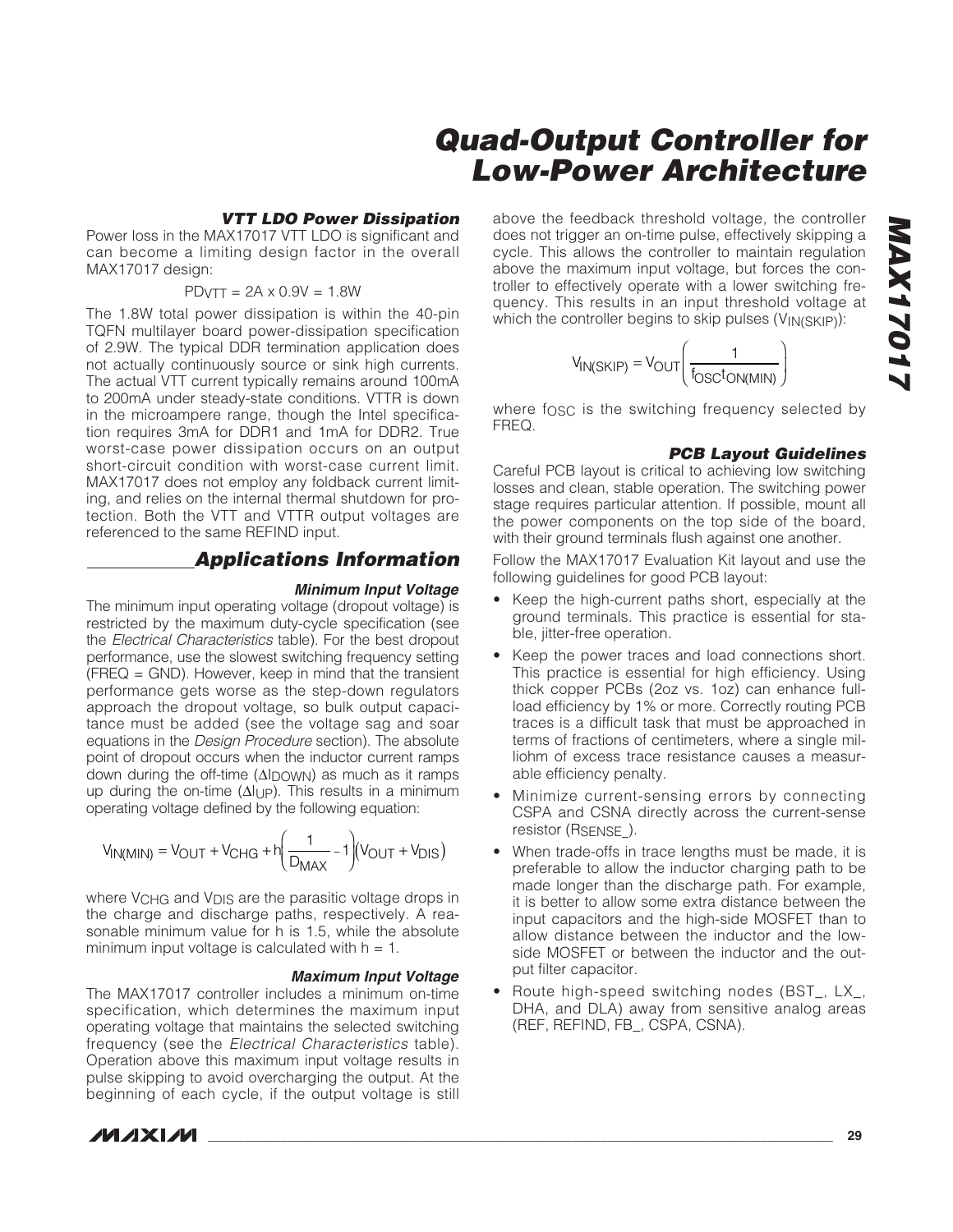### **Chip Information**

### **Package Information**

PROCESS: BiCMOS

For the latest package outline information, go to **www.maxim-ic.com/packages**.

|         | PACKAGE TYPE   PACKAGE CODE   DOCUMENT NO. |         |
|---------|--------------------------------------------|---------|
| 48 TOFN | T4866-2                                    | 21-0141 |